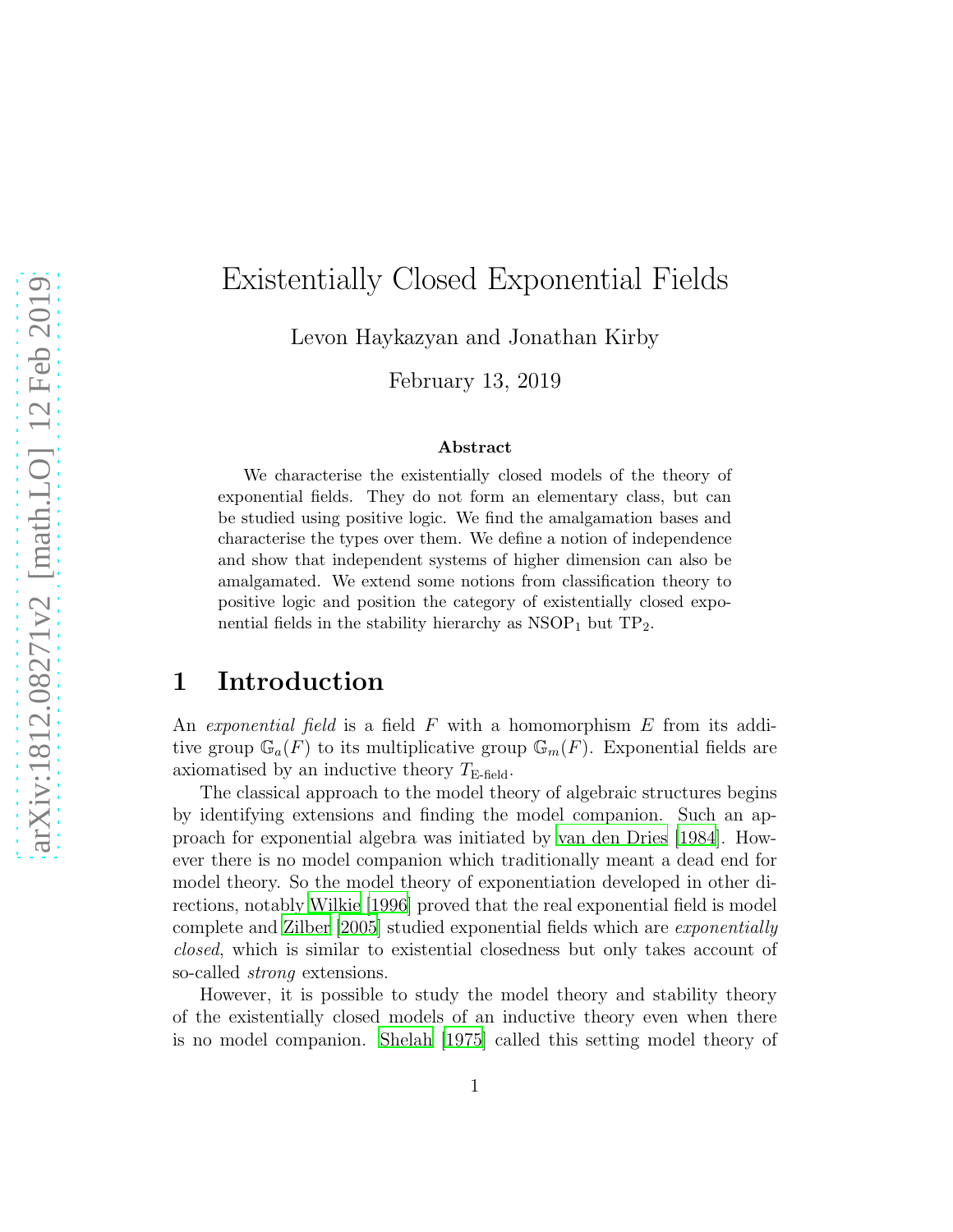*Kind 3*, where Kind 1 is the usual setting of a complete first-order theory, and Kind 2, also known as *Robinson theories*, is like Kind 3 but where there is amalgamation over every subset of every model. (There is also Kind 4, which is now known as homogeneous abstract elementary classes.) More recently there has been interest in positive model theory, which is only slightly more general than Kind 3.

This is the approach taken in this paper, and it means that we look at embeddings and existentially definable sets instead of elementary embeddings and all first-order definable sets. Following [Pillay \[2000](#page-28-4)] we call it the *Category of existentially closed models* rather than Kind 3.

#### Overview of the paper

In Section 2 we give the necessary background on the category  $\mathcal{EC}(T)$  of existentially closed models of an inductive theory T.

In Section 3 we characterise the existentially closed models of  $T_{\text{E-field}}$  in Theorem [3.5.](#page-9-0) They are the exponential fields  $F$  where each additively free subvariety V of  $\mathbb{G}_a(F)^n \times \mathbb{G}_m(F)^n$  has an exponential point, that is, there is a tuple  $\bar{a} \in F$  such that  $(\bar{a}, E(\bar{a})) \in V$ . Additive freeness of a variety, however, is not a first-order property and we show that the class of existentially closed exponential fields is not axiomatisable by a first-order theory.

The theory  $T_{\text{E-field}}$  of exponential fields has neither the joint embedding property nor the amalgamation property. In Section 4 we show that the amalgamation holds if and only if the base is algebraically closed (Theorem [4.3\)](#page-12-0). The absence of the joint embedding property means that the category of exponential fields and embeddings splits into a disjoint union of classes where any two structures in the same class can be jointly embedded into a third one. We show that there are  $2^{\aleph_0}$  classes and characterise the theories of each class (Corollary 4.6).

In Section 5 we define a notion of independence: if  $F$  is an algebraically closed exponential field,  $A, B, C \subseteq F$ , then we say that A is independent of B over C and write  $A \bigcup_C B$  if  $\langle AC \rangle^{\text{EA}}$  and  $\langle BC \rangle^{\text{EA}}$  are field-theoretically independent over  $\langle C \rangle^{\text{EA}}$ . Here  $\langle X \rangle^{\text{EA}}$  is the smallest algebraically closed exponential subfield containing  $X$ . We then show that independent systems of higher dimension can be amalgamated (Theorem [5.4\)](#page-16-0). In particular, we have 3-amalgamation for independent systems, which is sometimes known as *the independence theorem*.

In Section 6 we study two tree properties of formulas in  $T_{\text{E-field}}$ : the tree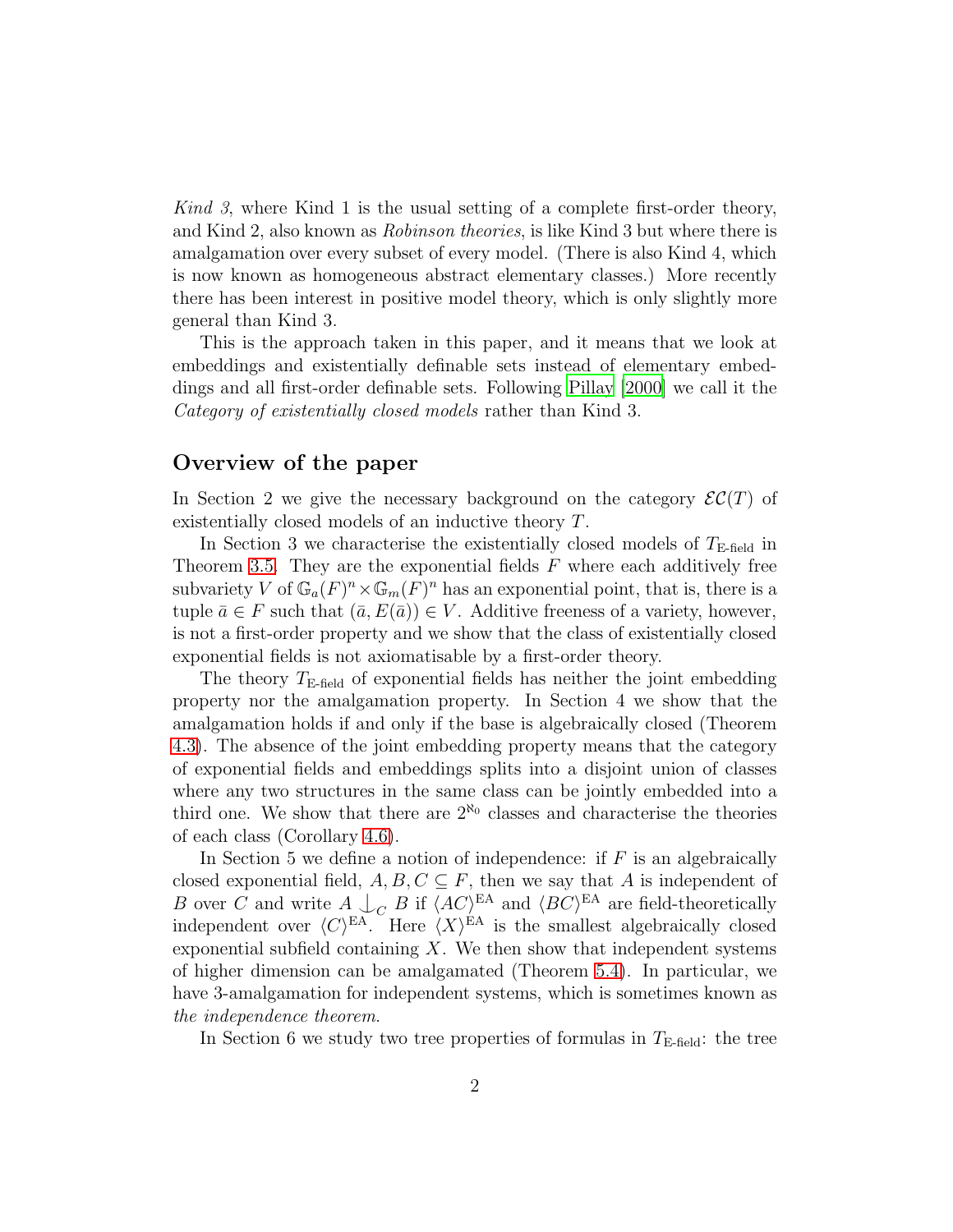property of the second kind,  $TP_2$ , and the 1-strong order property,  $SOP_1$ . Both properties are well-known and extensively studied for complete firstorder theories. Our definitions are variants that specialise to the appropriate definitions for model-complete theories. We show that the category  $\mathcal{EC}(T_{\text{E-field}})$  has TP<sub>2</sub> (Proposition [6.2\)](#page-18-0) by exhibiting a TP<sub>2</sub>-formula. We then show that the independence notion we defined is well-enough behaved to apply the analogue of a theorem of Chernikov and Ramsey, and deduce that  $\mathcal{EC}(T_{\text{E-field}})$  is NSOP<sub>1</sub> (Theorem [6.5\)](#page-21-0).

In an appendix, we give the necessary technical details of this generalised stability theory for the category of existentially closed models of an inductive theory. In particular, we adapt the work of [Chernikov and Ramsey](#page-27-0) [\[2016\]](#page-27-0) on  $NSOP_1$ -theories.

### Acknowledgement

The first named author would like to thank Rémi Jaoui and Rahim Moosa for many discussions around the topics of this paper.

### 2 Model-theoretic background

We give some background on the model theory of the category of existentially closed models of a (usually incomplete) inductive first-order theory. More details can be found in [Hodges \[1993\]](#page-28-5), [Pillay \[2000\]](#page-28-4) and [Ben Yaacov and Poizat](#page-27-1) [\[2007\]](#page-27-1). The only novelty in this section is the notion of a JEP-refinement of an inductive theory  $T$  (Definition [2.11\)](#page-6-0), which is a useful syntactic counterpart to the choice of a monster model.

*Remark.* The readers familiar with positive logic will notice that the axioms for exponential fields are not only inductive, but *h-inductive* in the sense of [Ben Yaacov and Poizat \[2007\]](#page-27-1). So we can treat exponential fields in positive logic, which amounts to working with homomorphisms rather than embeddings. In our case this makes no difference, since homomorphisms of fields are embeddings. This is the case whenever all atomic formulas have positive negations modulo the theory. So the setting here is equivalent to positive model theory, with the extra assumption that all atomic formulas have positive negations modulo the theory. This extra assumption, however, is not essential, and everything in this section applies to a general h-inductive theory (although the treatment of algebraic and definable closures would require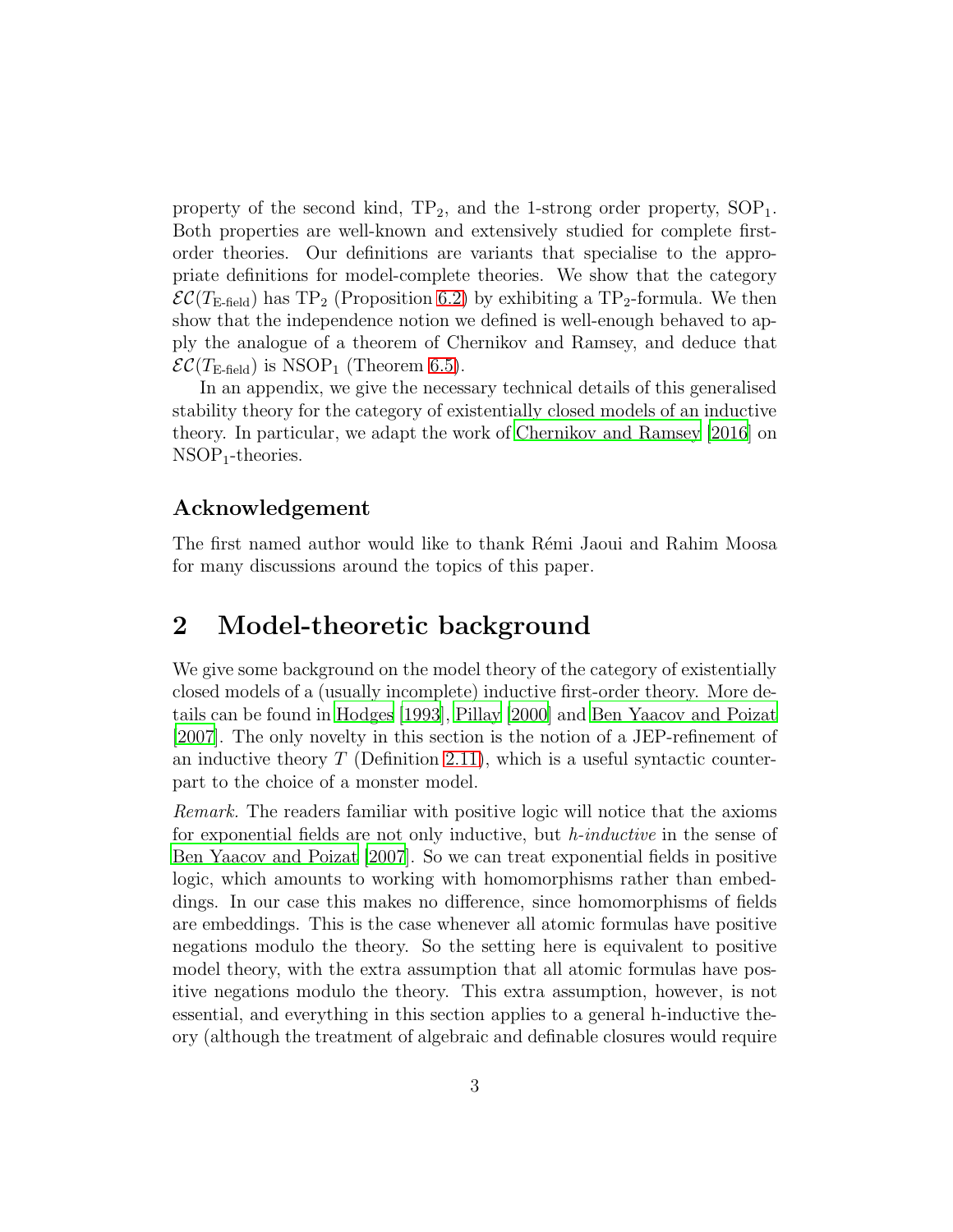more care).

#### 2.1 Existentially closed models of an inductive theory

Recall that a first-order theory T is *inductive* if the union of a chain of models is a model. Equivalently,  $T$  is axiomatised by  $\forall \exists$ -sentences. We work in the category  $\text{Emb}(T)$  whose objects are models of T and whose arrows are embeddings.

**Definition 2.1.** A model  $M \models T$  is *existentially closed* if for all quantifierfree formulas  $\phi(\bar{x}, \bar{y})$  and all  $\bar{a}$  in M, if there is an extension  $M \subseteq B$  such that  $B \models T$  and  $B \models \exists \bar{x} \phi(\bar{x}, \bar{a})$  then  $M \models \exists \bar{x} \phi(\bar{x}, \bar{a})$ .

If T is inductive then for any  $A \models T$  it is straightforward to build an extension  $A \subseteq M$  by a transfinite induction process such that M is an existentially closed model of T.

Embeddings between structures preserve  $\exists$ -formulas. That is if  $f : A \rightarrow B$ is an embedding, then for any  $\exists$ -formula  $\phi(\bar{x})$  and  $\bar{a} \in A$  we have

$$
A \models \phi(\bar{a}) \implies B \models \phi(f(\bar{a})).
$$

If the converse of the above implication holds too, then the embedding is called an *immersion*.

Given  $A \models T$  and  $\bar{a}$  a tuple from A, the existential type  $\text{tp}^A_{\exists}(\bar{a})$  is the set of existential formulas  $\phi(\bar{x})$  such that  $A \models \phi(\bar{a})$ . If  $A \subseteq B$  then  $tp_{\exists}^A(\bar{a}) \subseteq$  $\text{tp}^B_{\exists}(\bar{a})$ , and if the inclusion is an immersion we have equality.

The following well-known equivalent characterisations of existentially closed models are useful.

<span id="page-3-0"></span>**Fact 2.2.** Let T be an inductive theory and let  $M \models T$ . Then the following conditions are equivalent.

- (i)  $M$  is an existentially closed model of  $T$ .
- (ii) For any model  $B \models T$  any embedding  $f : M \rightarrow B$  is an immersion.
- (iii) For every  $\bar{a} \in M$ , the  $\exists$ -type  ${\rm tp}_{\exists}^M(\bar{a})$  is maximal, that is, if  $B \models T$  and  $\bar{b} \in B$  are such that  $\text{tp}_{\exists}^M(\bar{a}) \subseteq \text{tp}_{\exists}^B(\bar{b})$  then  $\text{tp}_{\exists}^B(\bar{b}) = \text{tp}_{\exists}^M(\bar{a})$ .
- (iv) For every  $\bar{a} \in M$  and  $\exists$ -formula  $\phi(\bar{x})$  such that  $M \models \neg \phi(\bar{a})$ , there is an  $\exists$ -formula  $\psi(\bar{x})$  such that  $M \models \psi(\bar{a})$  and  $T \models \neg \exists \bar{x}(\phi(\bar{x}) \land \psi(\bar{x})).$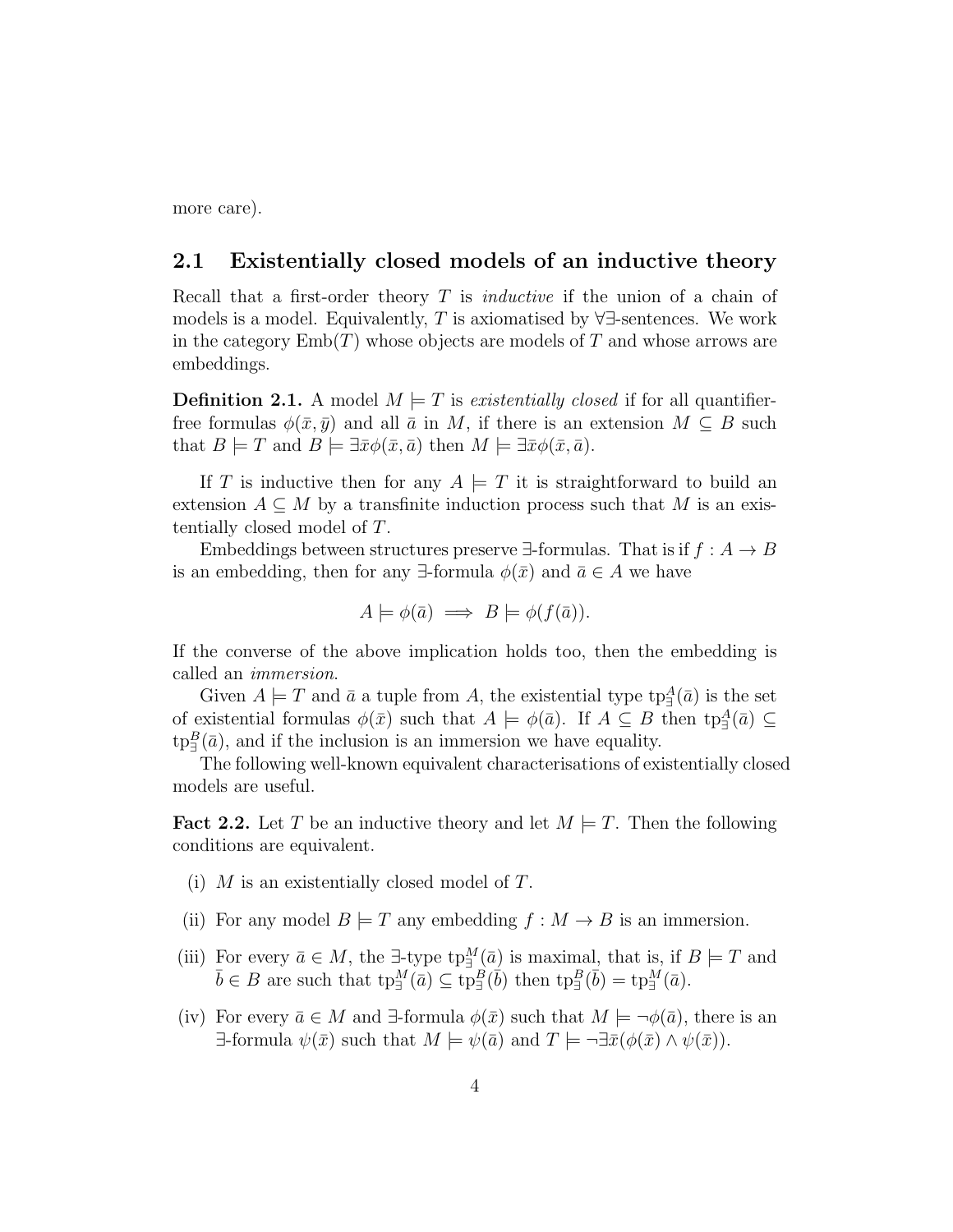*Proof.* The equivalence of (i) and (ii) is [\[Hodges](#page-28-5), [1993](#page-28-5), Theorem 8.5.6], and the equivalence of (i) and (iv) is [\[Hodges](#page-27-2), [1985,](#page-27-2) Corollary 3.2.4]. The equivalence of (ii) and (iii) is immediate.  $\Box$ 

We write  $\mathcal{EC}(T)$  for the full subcategory of  $Emb(T)$  consisting of the existentially closed models of  $T$  and all embeddings between them (which by the above fact are immersions).

The model theory and stability theory of existentially closed models of an inductive  $T$  is developed analogously to that of a complete first-order theory  $T'$ . Existentially-closed models of  $T$  correspond to models of  $T'$ ; immersions correspond to elementary embeddings, and models of T correspond to substructures of models of  $T'$ .

Note however that the category  $\mathcal{EC}(T)$  does not determine the theory T completely. We recall the following well-known equivalence.

<span id="page-4-0"></span>**Fact 2.3.** For two inductive theories  $T_1$  and  $T_2$  the following are equivalent.

- (i) The theories  $T_1$  and  $T_2$  have the same universal consequences.
- (ii) Every model of  $T_1$  embeds in a model of  $T_2$  and vice-versa.
- (iii) The existentially closed models of  $T_1$  and  $T_2$  are the same.

*Proof.* The equivalence of (i) and (ii) is well known. For the equivalence of (i) and (iii) see [\[Hodges, 1985,](#page-27-2) Theorem 3.2.3].  $\Box$ 

Theories satisfying these equivalent conditions are called *companions*. Thus  $\mathcal{EC}(T)$  (as a subcategory of all L-structures and embeddings) determines T only modulo companions.

#### 2.2 Amalgamation bases

**Definition 2.4.** An *amalgamation base* for  $\text{Emb}(T)$  is a model  $A \models T$  such that given any two models  $B_1, B_2 \models T$  and embeddings  $f_1 : A \rightarrow B_1$  and  $f_2: A \rightarrow B_2$  there is a model  $C \models T$  and embeddings  $g_1: B_1 \rightarrow C$  and  $g_2: B_2 \to C$  such that  $g_1 f_1 = g_2 f_2$ .

A is a *disjoint amalgamation base* if furthermore we can pick the embeddings  $g_1$  and  $g_2$  in such a way that  $g_1(B_1) \cap g_2(B_2) = g_1 f_1(A)$ . (Some authors including Hodges call this a *strong amalgamation base*.)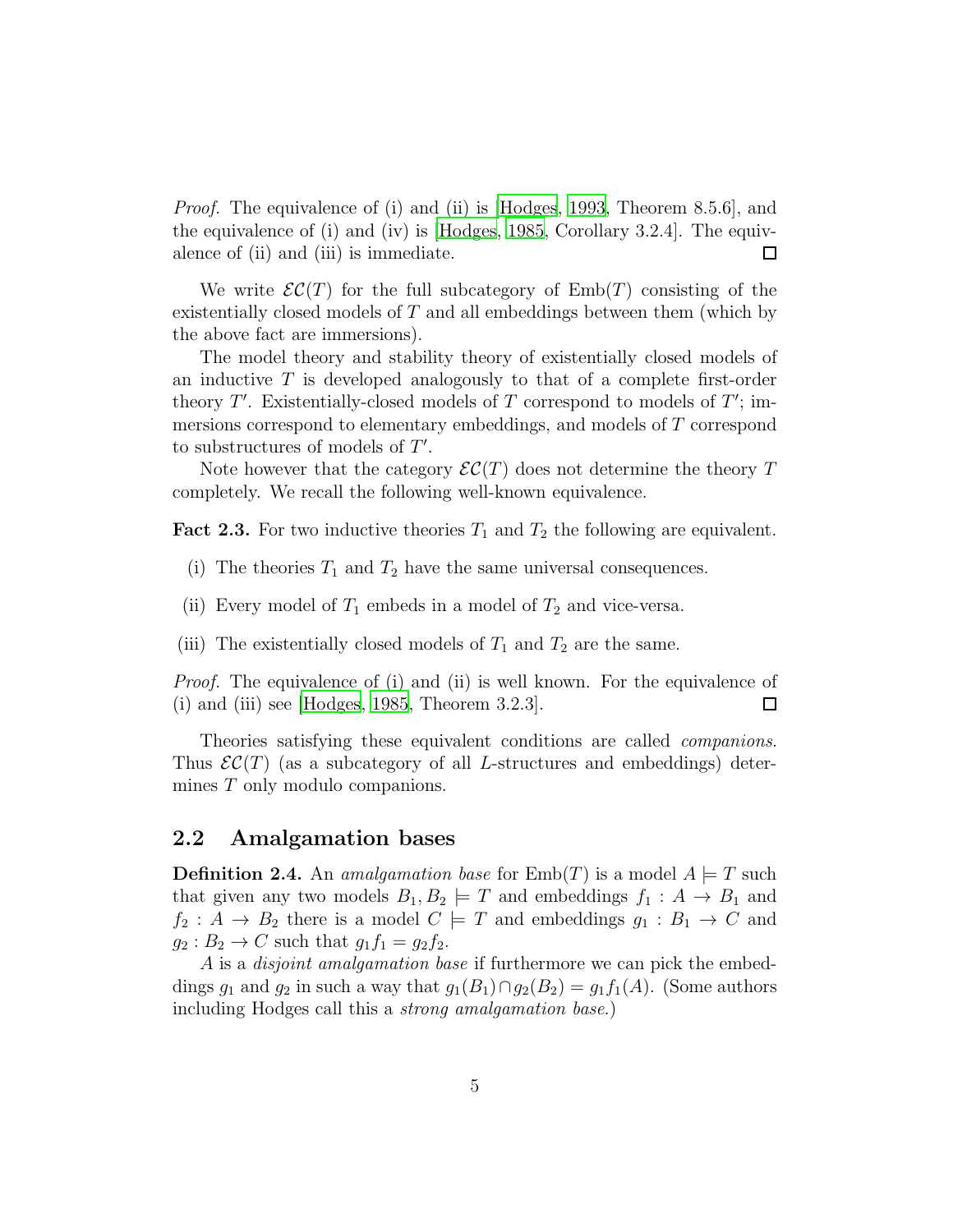Fact 2.5 ([\[Hodges](#page-28-5), [1993,](#page-28-5) Corollary 8.6.2]). Every existentially closed model of an inductive theory T is a disjoint amalgamation base for  $Emb(T)$ .

However there can be amalgamation bases which are not existentially closed models.

There is also a connection with algebraically closed sets.

**Definition 2.6.** Let M be an existentially closed model of an inductive theory T and let  $A \subseteq M$ . Then  $\operatorname{acl}_{\exists}(A)$  is the union of all finite  $\exists$ -definable subsets of M using parameters from A. If  $A = \operatorname{acl}_{\exists}(A)$  we say that A is ∃*-algebraically closed* in M.

It is not immediately obvious that  $\operatorname{acl}_{\exists}(\operatorname{acl}_{\exists}(A)) = \operatorname{acl}_{\exists}(A)$  and that  $\text{acl}_{\exists}(A)$  is the same if calculated in an existentially closed extension of M. This follows from the fact that if an existential formula  $\phi(x, \bar{a})$  defines a finite set of size  $n$  in  $M$ , then the formula

$$
\exists x_1, \ldots, x_{n+1} \left[ \bigwedge_{i=1}^{n+1} \phi(x_i, \bar{a}) \wedge \bigwedge_{i \neq j} x_i \neq x_j \right]
$$

is false in  $M$ . It follows by Fact [2.2\(](#page-3-0)iv) that there must be an existential formula  $\chi(\bar{y})$  that implies this and holds of  $\bar{a}$ .

<span id="page-5-0"></span>**Fact 2.7** (Hodges, 1993, Corollary 8.6.8)). Let T be an inductive theory and let A be an amalgamation base for  $\text{Emb}(T)$ . Then A is a disjoint amalgamation base if and only if A is  $\exists$ -algebraically closed (in an existentially closed extension M of A).

Amalgamation bases are also very useful for understanding the existential types which are realised in existentially closed models of T. Indeed, finding the amalgamation bases plays much the same role as proving a quantifierelimination theorem for a complete first-order theory.

Proposition 2.8. Let M, N be existentially closed models of an inductive theory T, and suppose  $\bar{a} \in M$  and  $b \in N$  are tuples. Suppose also that there are amalgamation bases  $A \subseteq M$  and  $B \subseteq N$  with  $\bar{a} \in A$  and  $\bar{b} \in B$ , and an isomorphism  $\theta: A \to B$  such that  $\theta(\bar{a}) = \bar{b}$ . Then  $tp_{\exists}^M(\bar{a}) = tp_{\exists}^N(\bar{b})$ .

*Proof.* We have  $tp_{\exists}^{A}(\bar{a}) = tp_{\exists}^{B}(\bar{b})$ . Then by [\[Hodges](#page-28-5), [1993,](#page-28-5) Theorem 8.6.6], since  $A$  and  $B$  are amalgamation bases, there is a unique way to extend this type to a maximal  $\exists$ -type in T, which by Fact [2.2\(](#page-3-0)iii) must be tp $_{\exists}^M(\bar{a})$  and  $\textrm{tp}_{\exists}^N(\bar b)$ .  $\Box$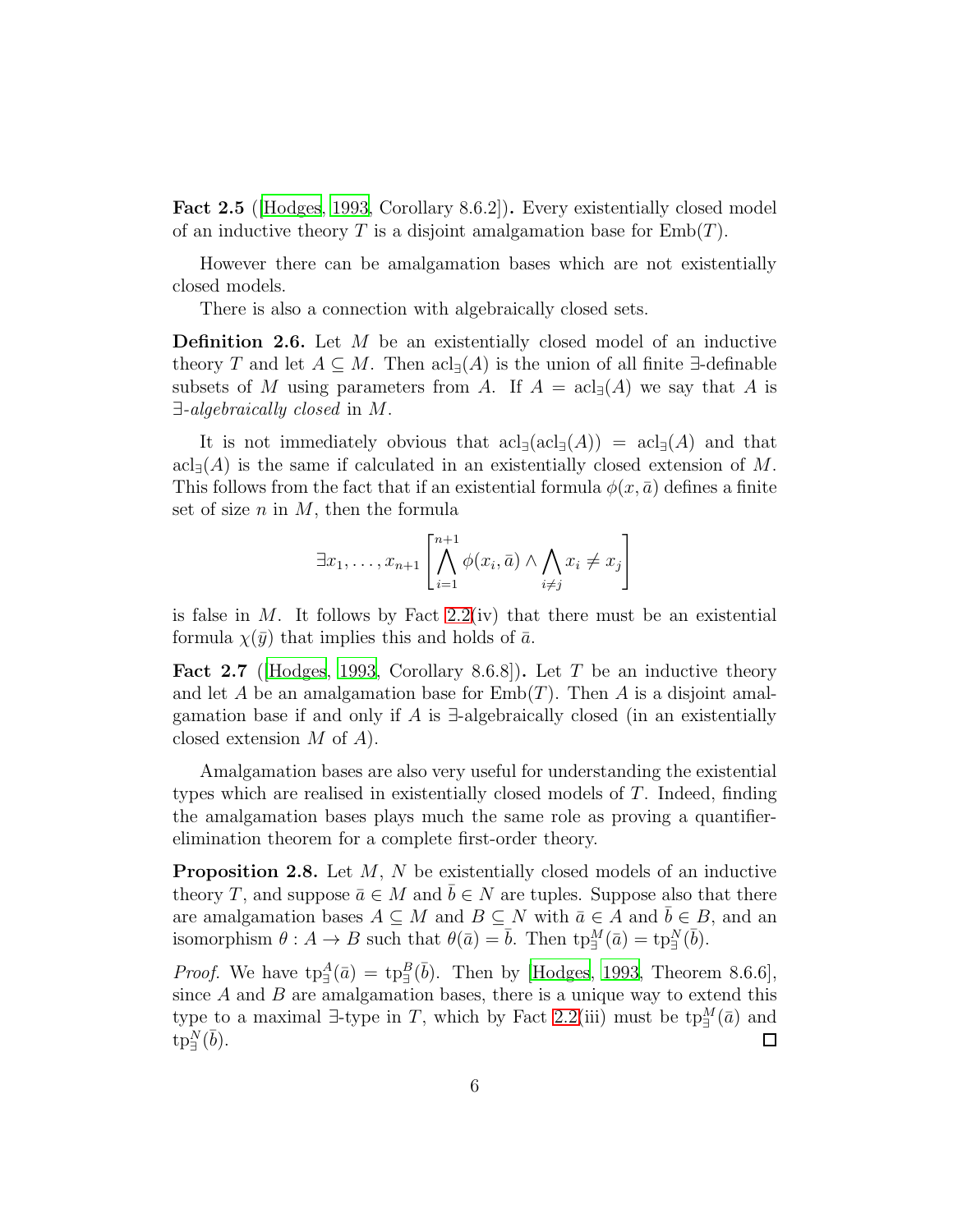So the existential type of a tuple  $\bar{a}$  in an existentially closed model is determined by how  $\bar{a}$  embeds into an amalgamation base.

#### 2.3 JEP

Definition 2.9. The category Emb(T) has the *joint embedding property (JEP)* if for any two models of T there is a third in which they can both be embedded. We also say that  $T$  has the JEP in that case.

We have the following characterisation of JEP.

<span id="page-6-1"></span>**Lemma 2.10.** The category  $\text{Emb}(T)$  has the JEP if and only if for every pair of universal sentences  $\phi$  and  $\psi$ , if  $T \vdash \phi \lor \psi$  then  $T \vdash \phi$  or  $T \vdash \psi$ .

*Proof.* An easy argument using the method of diagrams and compactness. See [\[Hodges](#page-27-2), [1985,](#page-27-2) Exercise 3.2.8].  $\Box$ 

When looking at existentially closed models of  $T$ , extending  $T$  to an inductive theory with JEP plays the role of choosing a completion of  $T$ . However, not any extension will do. For example, if  $T$  is the theory of fields, the existentially closed models of T are the algebraically closed fields. The completions are then given by fixing the characteristic. However we could also extend  $T$  to the inductive theory  $T'$  of orderable fields (fields in which  $-1$  is not a sum of squares). Then the existentially closed models of  $T'$  are real-closed fields.

We now make a new definition.

<span id="page-6-0"></span>**Definition 2.11.** An inductive extension  $T'$  of an inductive theory  $T$  is called a  $JEP\text{-}refinement$  of  $T$  if  $T'$  has the joint embedding property and every existentially closed model of  $T'$  is an existentially closed model of  $T$ .

We can use amalgamation bases to find these JEP-refinements.

<span id="page-6-2"></span>**Lemma 2.12.** If A is an amalgamation base for  $\text{Emb}(T)$  then  $T \cup \text{Th}_{\exists}(A)$ is a JEP-refinement of T.

*Proof.* It is clear that  $T \cup Diag(A)$  has the JEP, where  $Diag(A)$  is the quantifier-free diagram of A. However  $T \cup Diag(A)$  and  $T \cup Th_{\exists}(A)$  have the same consequences in the language of  $T$ . It follows from Lemma [2.10](#page-6-1) that  $T \cup Th_{\exists}(A)$  has the JEP too.

Then since  $T \cup Th_{\exists}(A)$  is an extension of T by existential sentences only, it is easy to see that every existentially closed model of  $T \cup Th_{\exists}(A)$  is an existentially closed model of T.  $\Box$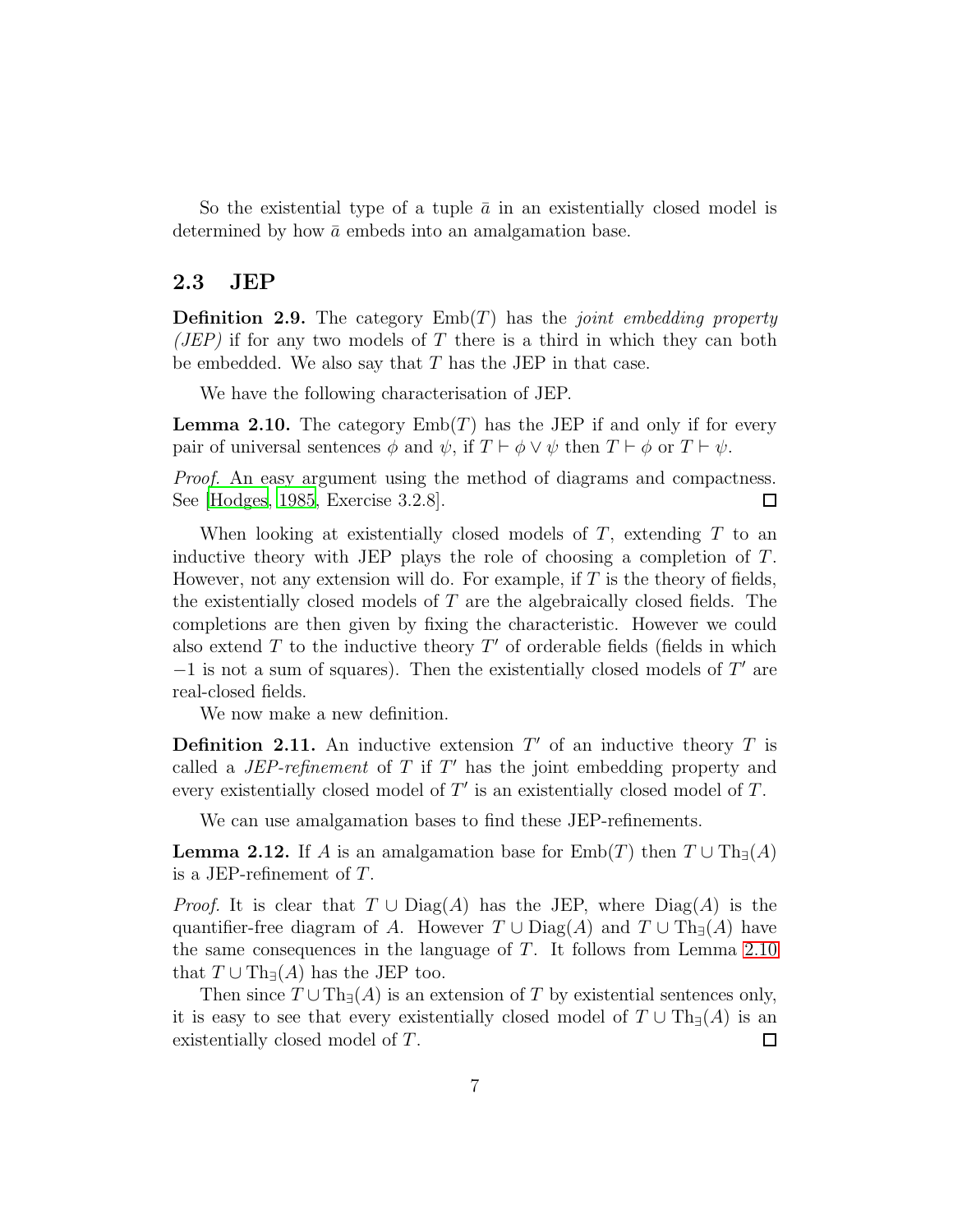Note that each existentially closed model  $M$  of  $T$  is a model of a unique JEP-refinement of T modulo companions. Indeed  $M \models T \cup Th_{\exists}(M)$  which is a JEP-refinement of  $T$ . Conversely if  $T'$  is a JEP-refinement of  $T$  and  $M \models T'$ , then for every universal sentence  $\phi$  we have  $T' \vdash \phi$  if and only if  $M \models \phi$ . Indeed if  $M \models \phi$ , then there is an existential sentence  $\psi$  such that  $T \vdash \neg \psi \lor \phi$  and  $M \models \psi$  (by Fact [2.2\)](#page-3-0). Then  $T' \not\vdash \neg \psi$  and therefore, by JEP,  $T' \vdash \phi$ . This shows that the universal consequences of T' are completely determined by M.

#### 2.4 Monster models

As for complete first-order theories, it is notationally convenient (though not essential) to work inside a *monster model* M of an inductive theory T with the JEP, that is, a model of some large cardinality  $\kappa$  which is both  $\kappa^+$ universal and strongly  $\kappa$ -homogeneous. By  $\kappa^+$ -universal we mean that every  $A \models T$  with  $|A| < \kappa^+$  embeds in M. By *strongly*  $\kappa$ -homogeneous we means that if A is an amalgamation base for  $\text{Emb}(T)$ , and  $f_1, f_2$  are embeddings of A into  $\mathfrak{M}$ , then there is an automorphism  $\theta$  of  $\mathfrak{M}$  such that  $\theta \circ f_1 = f_2$ . Then all models considered are submodels of  $\mathfrak{M}$ , and maximal (existential) types are the same as orbits of  $Aut(\mathfrak{M})$ . In this setting, monster models are often called universal domains. [Pillay \[2000](#page-28-4)] calls them *e-universal domains*. As both universality and homogeneity are important, we prefer the terminology *monster model*.

As for complete first-order theories, the universality and homogeneity properties together are equivalent to a saturation property: any existential type  $p(\bar{x})$  using parameters from a set A of cardinality less than  $\kappa$  that has a realisation in an extension of  $\mathfrak{M}$  already has a realisation in  $\mathfrak{M}$ . It follows that monster models of T are existentially closed.

As usual, the existence of monster models depends on stability-theoretic conditions on T or set-theoretic conditions on  $\kappa$ , for example, that  $\kappa$  is strongly inaccessible. However since everything could be done in the category  $\text{Emb}(T)$  or  $\mathcal{EC}(T)$ , albeit at some cost in notation, we will not worry about moving outside ZFC like this. The only place we really use monster models in this paper is where we introduce independence relations in the usual way, as certain relations on subsets of the monster model. The alternative of treating them as relations on commuting squares in  $\text{Emb}(T)$  seems not to be widely known.

If T does not have the JEP, then by choosing a monster model  $\mathfrak{M} \models T$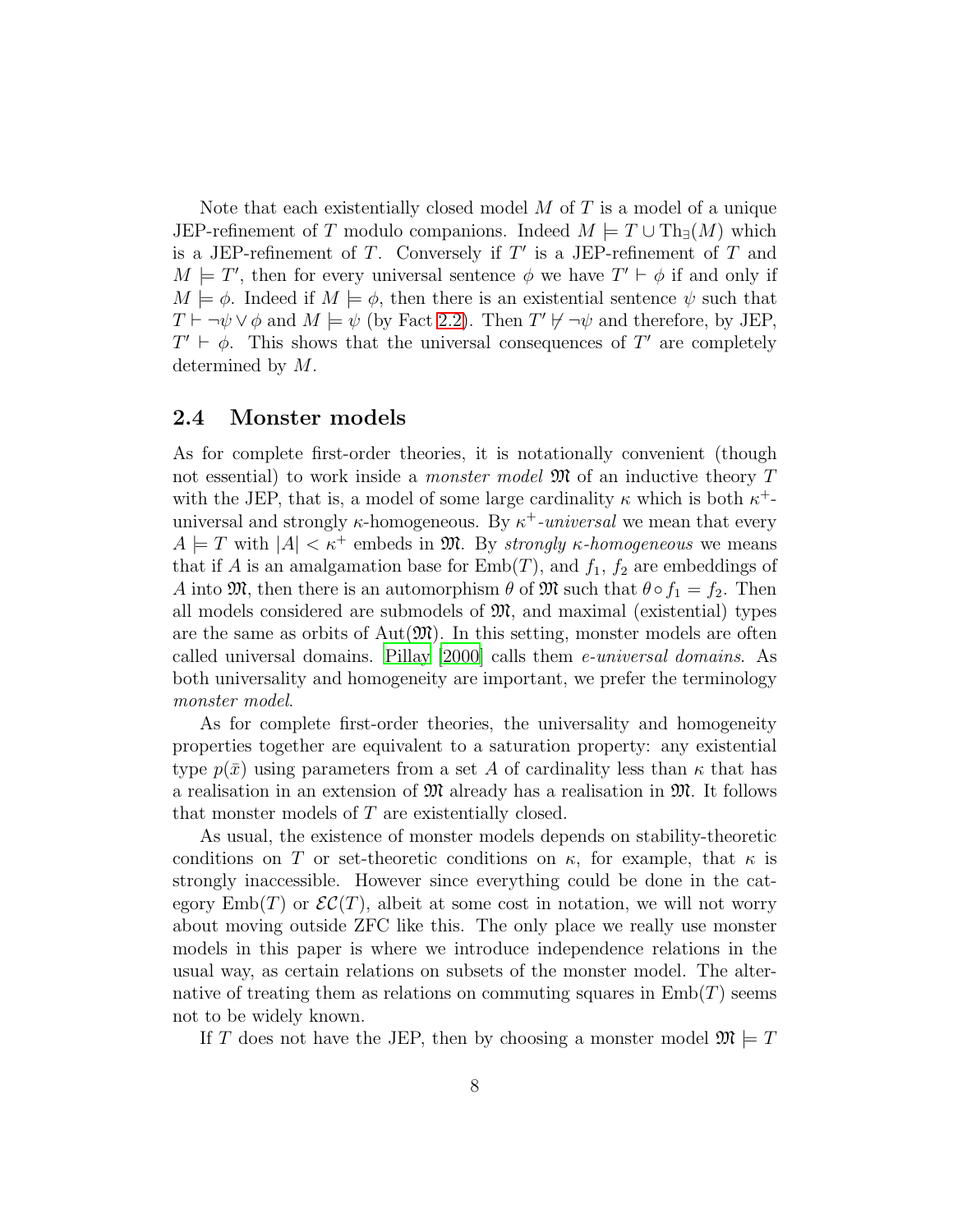we are in effect choosing a JEP-refinement of T (modulo companions).

### 3 Existentially closed exponential fields

In this section we characterise the existentially closed exponential fields. For the basics on exponential rings and fields the reader can consult [van den Dries](#page-28-0) [\[1984\]](#page-28-0), [Macintyre \[1996\]](#page-28-6) or [Kirby \[2013](#page-28-7)].

Definition 3.1. An *exponential field* (or *E-field* for short) is a field F of characteristic zero, together with a homomorphism  $E$  from the additive group  $\mathbb{G}_{a}(F)$  to the multiplicative group  $\mathbb{G}_{m}(F)$ .

If the field is algebraically closed we call it an *EA-field*.

The reason for excluding characteristic  $p > 0$  is that in that case for any element  $x$  we have

$$
(E(x) - 1)p = E(x)p - 1 = E(px) - 1 = E(0) - 1 = 0,
$$

and there are no non-trivial nilpotents, so  $E(x) = 1$ .

We work in the category of exponential fields and their embeddings. Model theoretically this means that we use the language  $L_{\text{E-ring}} = \langle +, -, \cdot, 0, 1, E \rangle$ of  $E$ -rings, where  $E$  is a unary function symbol, and we look at the class of models of the theory  $T_{\text{E-field}}$  axiomatised by

- (i) the axioms of fields of characteristic 0;
- (ii)  $\forall x, y [E(x + y) = E(x) \cdot E(y)];$
- (iii)  $E(0) = 1$ .

Atomic  $L_{\text{E-ring}}$ -formulas are exponential polynomial equations, so an exponential field F is *existentially closed* if every finite system of exponential polynomial equations and inequations (with coefficients from  $F$ ) that has a solution in an extension of  $F$ , already has a solution in  $F$ .

We will repeatedly use the following well known result.

<span id="page-8-0"></span>Fact 3.2 (see e.g. [Fuchs \[1970\]](#page-27-3)). Divisible Abelian groups are injective in the category of Abelian groups. That is, if  $A, B, Q$  are Abelian groups,  $A \leq B$ and Q is divisible, then any homomorphism  $f : A \rightarrow Q$  extends to B.

From this we immediately derive the following result.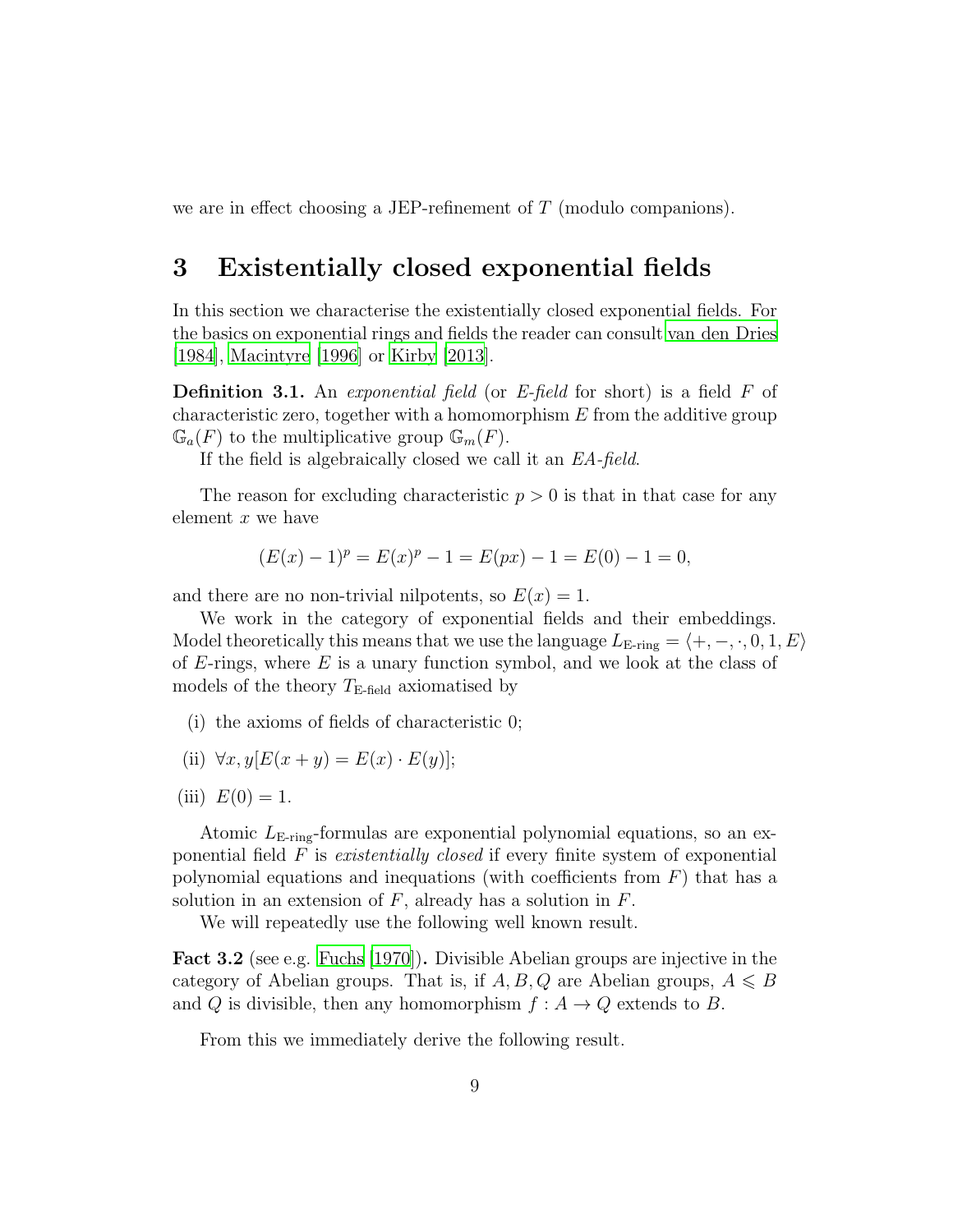Proposition 3.3. Every exponential field extends to an algebraically closed exponential field.

*Proof.* Let  $F$  be an exponential field and let  $F'$  be the algebraic closure of  $F$ . Then  $\mathbb{G}_a(F)$  is a subgroup of  $\mathbb{G}_a(F')$  and  $\mathbb{G}_m(F)$  is a subgroup of  $\mathbb{G}_m(F')$ . So we can view E as a homomorphism from  $\mathbb{G}_a(F)$  to  $\mathbb{G}_m(F')$ . But since  $F'$ is algebraically closed, its group of units is divisible. Hence, by Fact [3.2,](#page-8-0)  $E$ extends to a homomorphism from  $\mathbb{G}_a(F')$  to  $\mathbb{G}_m(F')$ .  $\Box$ 

It follows that existentially closed exponential fields are algebraically closed fields. The converse of course is not true as being algebraically closed says nothing about the solubility of exponential equations. We will characterise existentially closed exponential rings geometrically, via *Pillay-Pierce*style axioms.

**Definition 3.4.** Let F be an exponential field. Let  $V \subseteq \mathbb{G}_a(F)^n \times \mathbb{G}_m(F)^n$ be a subvariety which is irreducible over F, and let  $(\bar{x}, \bar{y})$  be a point of V in a field extension of  $F$ , which is generic in V over  $F$ . We say that V is *additively free* if  $\bar{x}$  satisfies no equation of the form  $\sum_{i=1}^{n} m_i x_i = a$  where  $a \in F$  and  $m_i \in \mathbb{Z}$ , not all zero.

<span id="page-9-0"></span>**Theorem 3.5.** Let  $F$  be an exponential field. Then  $F$  is existentially closed if and only if for every additively free subvariety  $V \subseteq \mathbb{G}_a(F)^n \times \mathbb{G}_m(F)^n$ there is a point  $\bar{a} \in F$  such that  $(\bar{a}, E(\bar{a})) \in V$ .

*Proof.* We first show the left to right implication. Suppose  $V \subseteq \mathbb{G}_a(F)^n \times$  $\mathbb{G}_m(F)^n$  is additively free. Let F' be an algebraically closed field extension of F containing a point  $(\bar{a}, \bar{b}) \in V$ , generic over F, where  $\bar{a} = (a_1, \ldots, a_n)$  and  $b = (b_1, \ldots, b_n)$ . We extend the exponential homomorphism  $E : \mathbb{G}_a(F) \to$  $\mathbb{G}_m(F)$  to  $\mathbb{G}_a(F')$  as follows. Define  $E'(a_i) = b_i$  for  $i = 1, \ldots, n$ . Since V is additively free and  $(\bar{a}, \bar{b})$  is generic in V over F, the  $a_i$  are Q-linearly independent over  $F$ . So this assigment extends uniquely to a homomorphism  $E'$  extending E, defined on the subgroup generated by F and  $\bar{a}$ . Now since  $\mathbb{G}_m(F')$  is divisible we can extend  $E'$  to  $\mathbb{G}_a(F')$ . Thus we have an exponential field extending  $F$  where  $V$  has an exponential point. By existential closedness of  $F$ , there is an exponential point already in  $F$ .

Conversely, assume that every additively free subvariety has an exponential point in F. By taking  $V \subseteq \mathbb{G}_a \times \mathbb{G}_m$  given by  $p(y) = 0$ , a single polynomial in the  $\mathbb{G}_m$ -coordinate, we see that F is algebraically closed.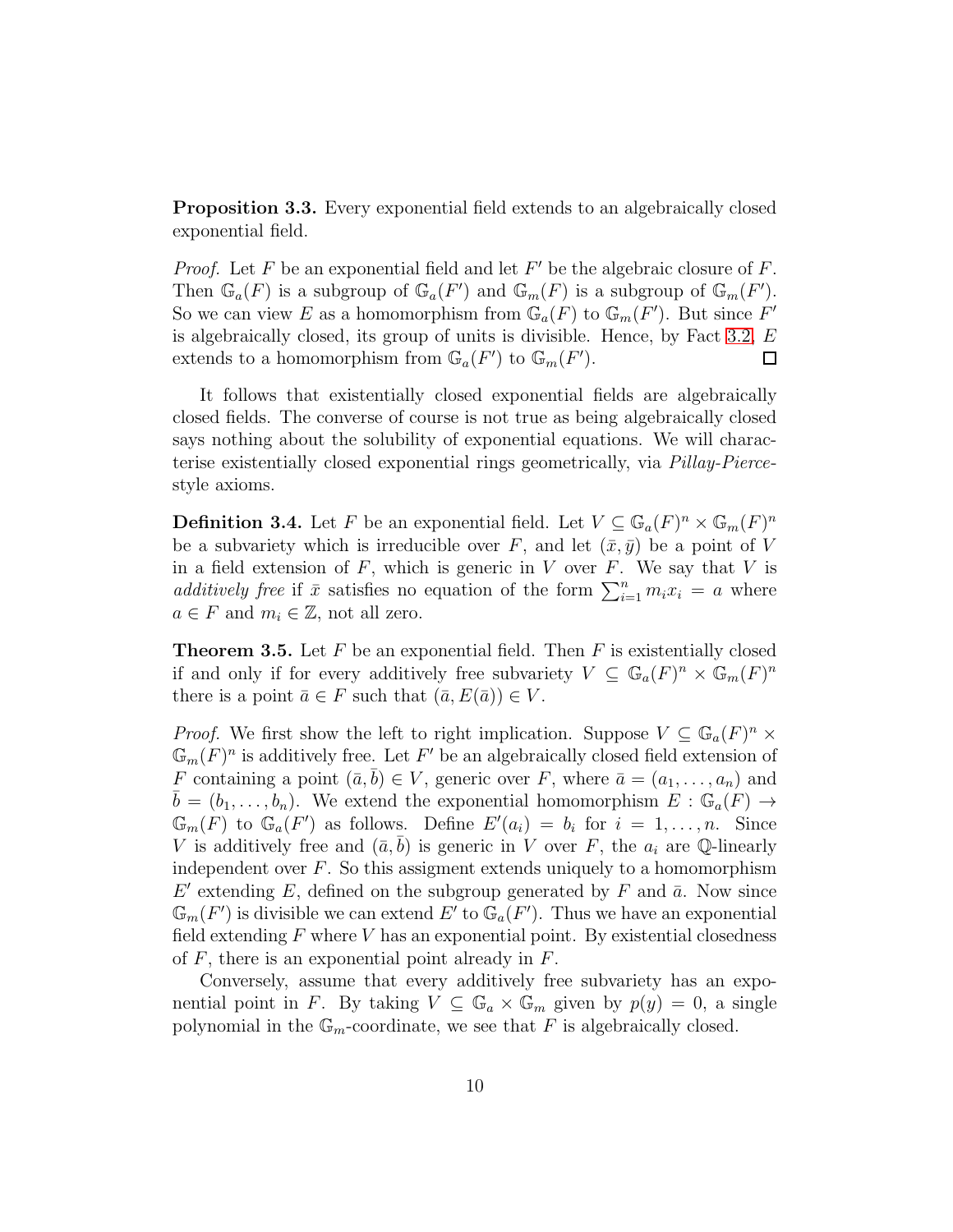To show existential closedness we need to show that every system of exponential equations and inequations that has a solution in an extension of  $F$  already has a solution in  $F$ . Two easy observations help to simplify this. Firstly, inequations can be reduced to equations as

$$
T_{\text{E-field}} \vdash x \neq 0 \leftrightarrow \exists y (xy = 1).
$$

Secondly, iterated exponentials can be substituted by additional variables as, for example,

$$
T_{\text{E-field}} \vdash f(\bar{x}, E(\bar{x}), E^2(\bar{x})) = 0 \leftrightarrow \exists \bar{y} [f(\bar{x}, \bar{y}, E(\bar{y})) = 0 \land \bar{y} = E(\bar{x})].
$$

Thus to show that  $F$  is existentially closed it is enough to show that every finite system of polynomial equations  $P(\bar{x}, \bar{y}) = 0$  that has an exponential solution  $P(\bar{a}, E(\bar{a})) = 0$  in an extension  $F' \supseteq F$ , already has an exponential solution in F. So let P, F' and  $\bar{a} = (a_1, \ldots, a_n)$  be as above. Let V be the locus of  $(\bar{a}, E(\bar{a}))$  over F, that is, the smallest subvariety of  $\mathbb{G}_{a}^{n} \times \mathbb{G}_{m}^{n}$ containing  $(\bar{a}, E(\bar{a}))$  which is defined over F. If V is additively free, we will get an exponential point in  $F$  by our assumption. However this may not be the case. Without loss of generality assume that  $a_1, \ldots, a_k$  are Q-linearly independent over F and  $a_{k+1}, \ldots, a_n$  are in the Q-linear span  $\langle Fa_1, \ldots, a_k \rangle_{\mathbb{Q}}$ . Thus there is a *n*-tuple  $b \in F$  and an  $n \times k$  matrix A of rational numbers such that

$$
\begin{bmatrix} a_1 \\ \vdots \\ a_n \end{bmatrix} = A \begin{bmatrix} a_1 \\ \vdots \\ a_k \end{bmatrix} + \bar{b}.
$$

Let N be the least common multiple of the denominators of entries of A. Now let V' be the locus of  $(\frac{a_1}{N}, \ldots, \frac{a_k}{N})$  $\frac{a_k}{N}, E(\frac{a_1}{N}$  $\frac{a_1}{N}$ ), ...,  $E(\frac{a_k}{N})$  $\frac{a_k}{N}$ )) over F. Then  $V'$ is additively free. By the assumption, there is a point  $\bar{c} \in F$  such that  $(\bar{c}, E(\bar{c})) \in V'$ . Let

$$
\bar{d} = A \begin{bmatrix} Nc_1 \\ \vdots \\ Nc_k \end{bmatrix} + \bar{b}.
$$

Then  $(\bar{d}, E(\bar{d})) \in V(F)$ , and in particular  $P(\bar{d}, E(\bar{d})) = 0$ . So F is existentially closed. □

We can derive a number of consequences from this characterisation.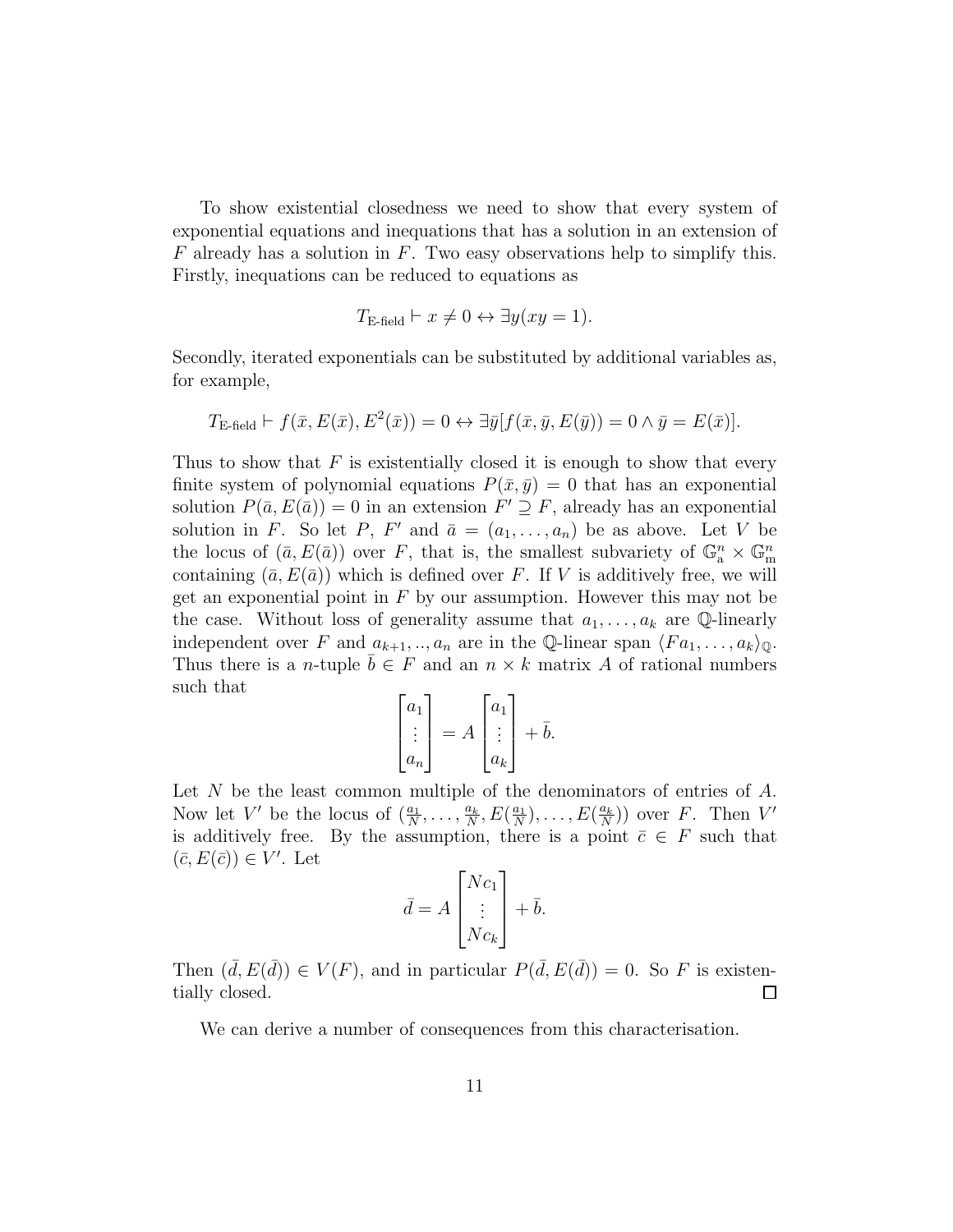**Corollary 3.6.** If  $F$  is an existentially closed exponential field, then the homomorphism  $E : \mathbb{G}_a(F) \to \mathbb{G}_m(F)$  is surjective.

*Proof.* For any  $a \in F^{\times}$  the variety  $W(x, y)$  given by  $y = a$  is additively free and therefore has an exponential point. □

Next we show that  $\mathbb Z$  is universally definable in any existentially closed exponential field as the multiplicative stabiliser of the kernel.

**Corollary 3.7.** If  $F$  is an existentially closed exponential field, then for every  $a \in F$ 

$$
a \in \mathbb{Z} \text{ iff } F \models \forall x [E(x) = 1 \to E(ax) = 1].
$$

*Proof.* The left to right implication is clear. For the converse assume that  $c \in F \setminus \mathbb{Z}$ .

If  $c \in \mathbb{Q}$ , then write  $c = \frac{n}{m}$  where  $m > 1$  and  $n, m$  are coprime. By the previous corollary there is  $b \in F$  such that  $E(b)$  is a primitive m-th root of unity. Then  $E(mb) = 1$  but  $E(cmb) = E(nb) = E(b)^n \neq 1$ .

If  $c \notin \mathbb{Q}$ , then pick  $d \in F$  that is distinct from 1 and consider the variety  $W(x_1, x_2, y_1, y_2)$  defined by the equations

$$
cx_1 = x_2, y_1 = 1, y_2 = d.
$$

Since  $c \notin \mathbb{Q}$ , the variety W is additively free and therefore has an exponential point  $(a, b, E(a), E(b)) \in W$ . But then  $E(a) = 1$  and  $E(ca) = E(b) = d \neq$ 1.  $\Box$ 

Since a countable set cannot be definable in a saturated model of a firstorder theory we also have the following consequence.

Corollary 3.8. The class of existentially closed exponential fields is not first-order axiomatisable. Equivalently, the theory  $T_{\text{E-field}}$  does not have a model-companion.  $\Box$ 

*Remark.* Note that the class of existentially closed exponential fields is axiomatisable by an  $L_{\omega_1,\omega}$ -sentence.

Several papers of Boris Zilber and of the second author are devoted to the study of *exponentially closed fields*. These are not existentially closed in the sense of this paper, but they are existentially closed within the category of exponential fields and so-called *strong* extensions. To get the JEP we also insist that the exponential fields have the Schanuel property, and usually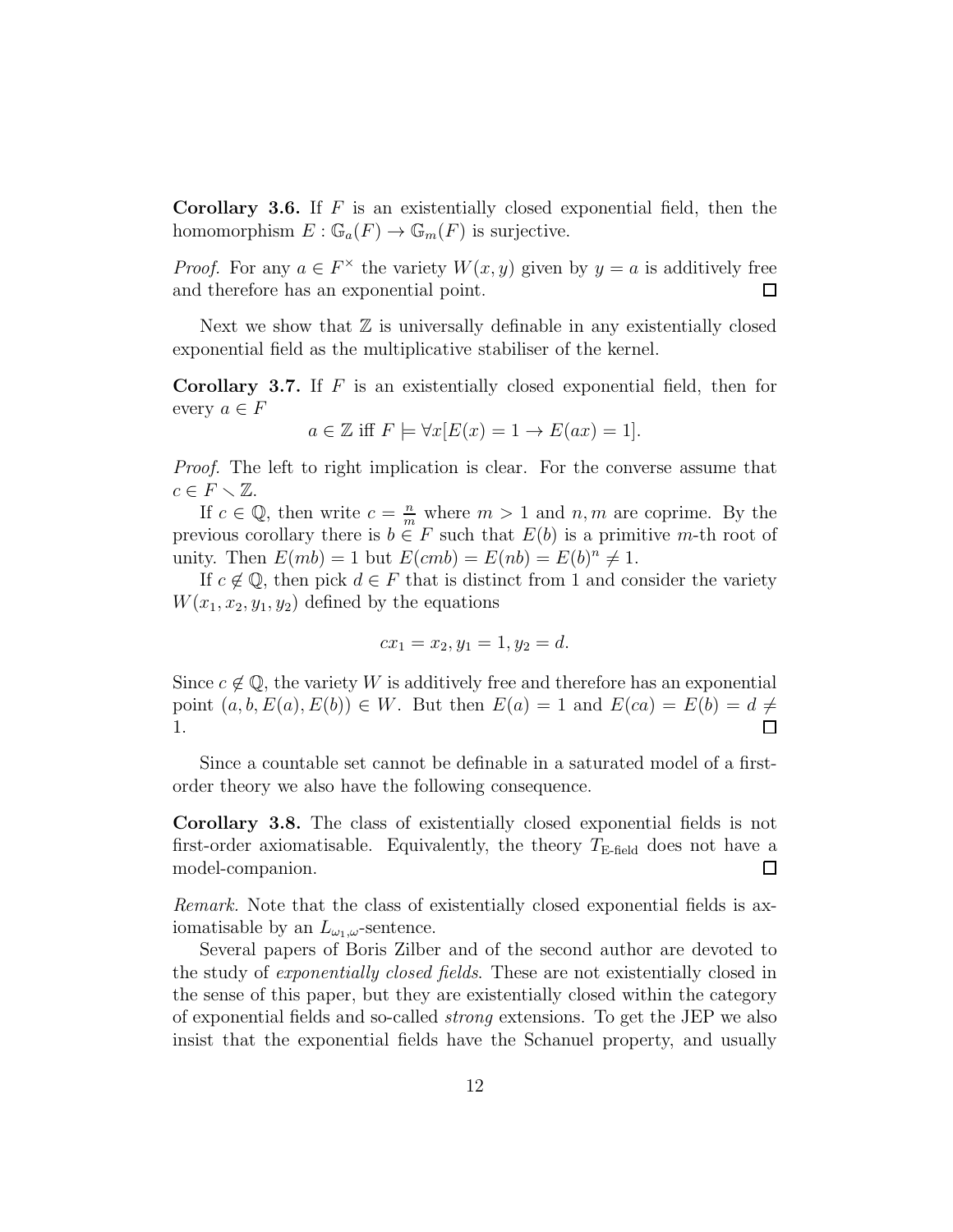that they have standard kernel. Then the strong extensions are roughly those which preserve the Schanuel property and the kernel.

The axiom giving the exponential closedness is then quite similar to our axiom giving existential closedness, specifying that certain varieties have exponential points on them. In that case, the varieties are not just additively free but also *multiplicatively free* (to avoid extending the kernel) and *rotund* (to preserve the Schanuel property). These axioms are also  $L_{\omega_1,\omega}$ -expressible.

### 4 Amalgamation bases

In this section we characterise the amalgamation bases for exponential fields. Here and later we will use the independence notion for algebraically closed fields.

**Definition 4.1.** Let K be an algebraically closed field, and  $A, B, C$  subfields of K with  $C \subseteq A$  and  $C \subseteq B$ . We say that A is independent from B over  $C$  (with respect to the theory ACF and as subfields of  $K$ ) and write  $A \downarrow_{C_{\text{max}}}^{\text{ACF}} B$  if for every finite tuple  $\bar{a}$  from A, the transcendence degree satisfies  $\mathrm{td}(\bar{a}/B) = \mathrm{td}(\bar{a}/C).$ 

The following is a very well-known special case of the uniqueness of nonforking extensions in stable theories.

<span id="page-12-1"></span>**Fact 4.2.** Suppose C is an algebraically closed field and  $A$ ,  $B$  are two field extensions of C. Then there is, up to isomorphism, a unique way to embed A and B into an extension field K such that  $A \downarrow_C^{ACF} B$ , and K is generated as a field by (the image of)  $A \cup B$ .

<span id="page-12-0"></span>**Theorem 4.3.** The amalgamation bases for  $\text{Emb}(T_{\text{E-field}})$  are precisely the algebraically closed exponential fields (EA-fields). Furthermore they are disjoint amalgamation bases.

*Proof.* Let F be an EA-field, and let  $f_1 : F \to F_1$  and  $f_2 : F \to F_2$  be two  $E$ -field extensions of  $F$ . Using Fact [4.2](#page-12-1) there is an algebraically closed field  $K$ and field embeddings  $g_1 : F_1 \to K$  band  $g_2 : F_2 \to K$  such that  $g_1 f_1 = g_2 f_2$ and  $F_1 \downarrow_F^{\text{ACF}}$  $F_F^{KCF}$   $F_2$ . By identifying  $F, F_1, F_2$  with their images in K we can assume that all embeddings  $f_i, g_i$  are inclusions.

We would like to extend  $E_1 \cup E_2$  to a homomorphism from  $\mathbb{G}_a(K)$  to  $\mathbb{G}_m(K)$ . Note that  $E_1 \cup E_2$  extends to a homomorphism from the group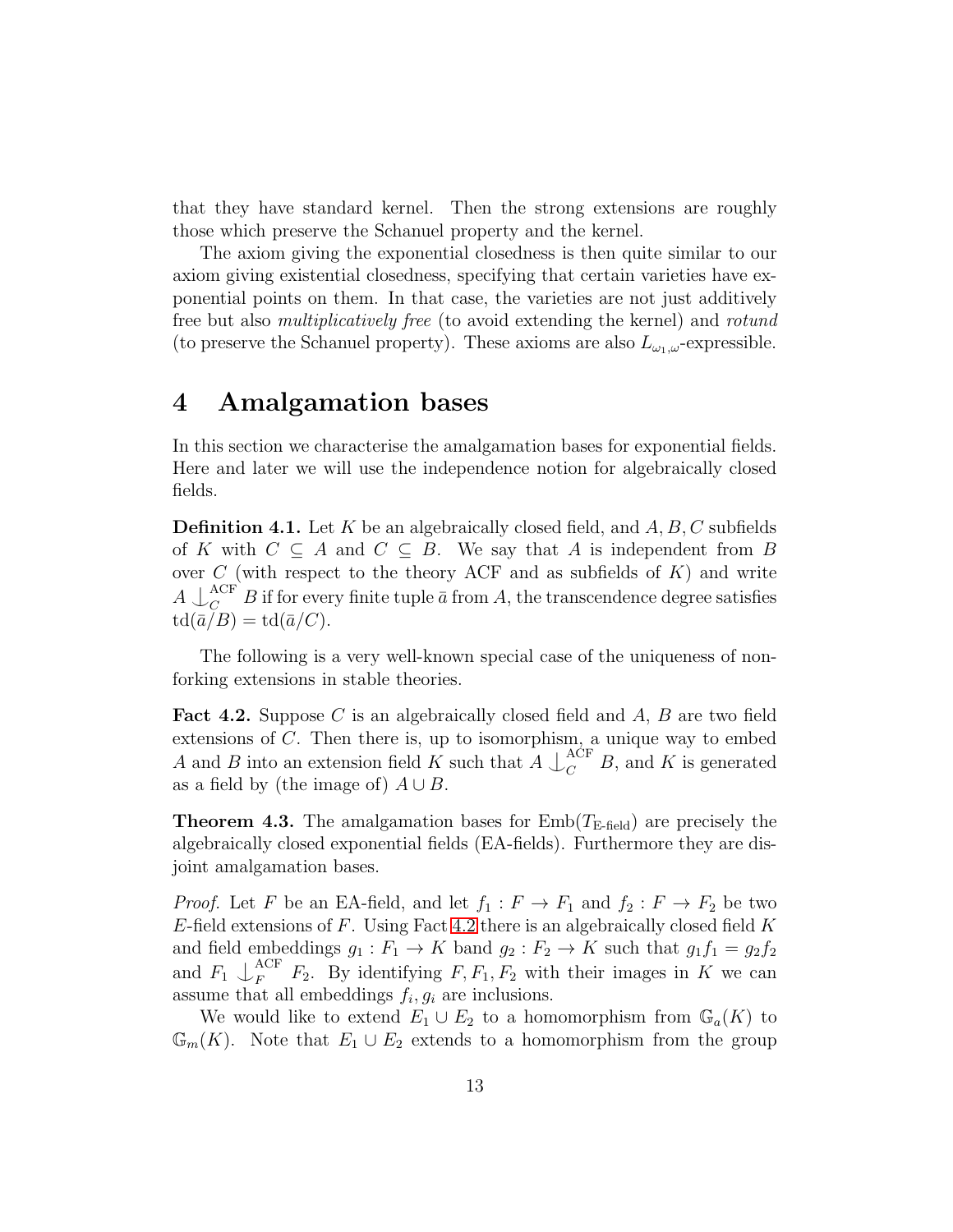$F_1 + F_2$  generated by  $F_1$  and  $F_2$  to  $\mathbb{G}_m(K)$ . Indeed, it is enough to see that it is well defined. Assume that  $a_i, a'_i \in F_i$  and  $a_1 + a_2 = a'_1 + a'_2$ . But then  $a_1 - a_1' = a_2' - a_2 \in F_1 \cap F_2$ . By ACF-independence,  $F_1 \cap F_2 = F$ . It follows that  $E_1(a_1 - a'_1) = E_2(a'_2 - a_2)$  and therefore

$$
\frac{E_1(a_1)}{E_1(a'_1)} = \frac{E_2(a'_2)}{E_2(a_2)}.
$$

But this implies that  $E_1(a_1)E_2(a_2) = E_1(a'_1)E_2(a'_2)$ .

The final step is to extend this homomorphism from  $F_1 + F_2$  to  $\mathbb{G}_m(K)$ by the divisibility of the latter, using Fact [3.2.](#page-8-0) So EA-fields are disjoint amalgamation bases.

For the converse, suppose that  $F$  is an E-field which is not an EA-field. Let  $F_1 = F^{\text{alg}}$ . We can extend the exponential map on F to some exponential map  $E_1$  on  $F_1$ , and in particular for every a which is algebraic over F we have that  $E_1(a)$  is algebraic over F. Now let  $a \in F^{\text{alg}} \setminus F$  and let  $F_2 = F(a, t)$ , with t transcendental over  $F$ . Then there is an exponential map  $E_2$  on  $F_2$  extending that on F such that  $E_2(a) = t$ . Then  $F_1$  and  $F_2$  cannot be amalgamated over F.  $\Box$ 

The fact that algebraically closed exponential fields are disjoint amalgamation bases allows us to characterise acl<sub>∃</sub> in existentially closed models.

**Definition 4.4.** Suppose that F is an EA-field, and  $A \subseteq F$ . Write  $\langle A \rangle_F^{\text{EA}}$ (or just  $\langle A \rangle^{EA}$  if F is clear) for the smallest EA-subfield of F containing A, that is, the intersection of all the EA-subfields of  $F$  containing  $A$ .

<span id="page-13-0"></span>**Corollary 4.5.** Let F be an existentially closed exponential field and  $A \subseteq F$ . Then  $\mathrm{acl}_{\exists}(A) = \langle A \rangle_F^{\mathrm{EA}}$ .

*Proof.* It is clear that acl<sub>∃</sub>-closed sets are algebraically closed E-fields. The converse follows immediately from Theorem [4.3](#page-12-0) and Fact [2.7.](#page-5-0)  $\Box$ 

This allows us to characterise the JEP-refinements of  $T_{\text{E-field}}$ .

- Corollary 4.6. (i) If F is an EA-field, then  $T_{\text{E-field}} \cup \text{Th}_{\exists}(F)$  is a JEPrefinement of  $T_{\text{E-field}}$ .
- (ii) There are  $2^{\aleph_0}$  many JEP-refinements of  $T_{\text{E-field}}$  (modulo companions), corresponding to the minimal EA-fields (those EA-fields  $F$  such that  $F = \langle 0 \rangle_F^{\text{EA}}$ ).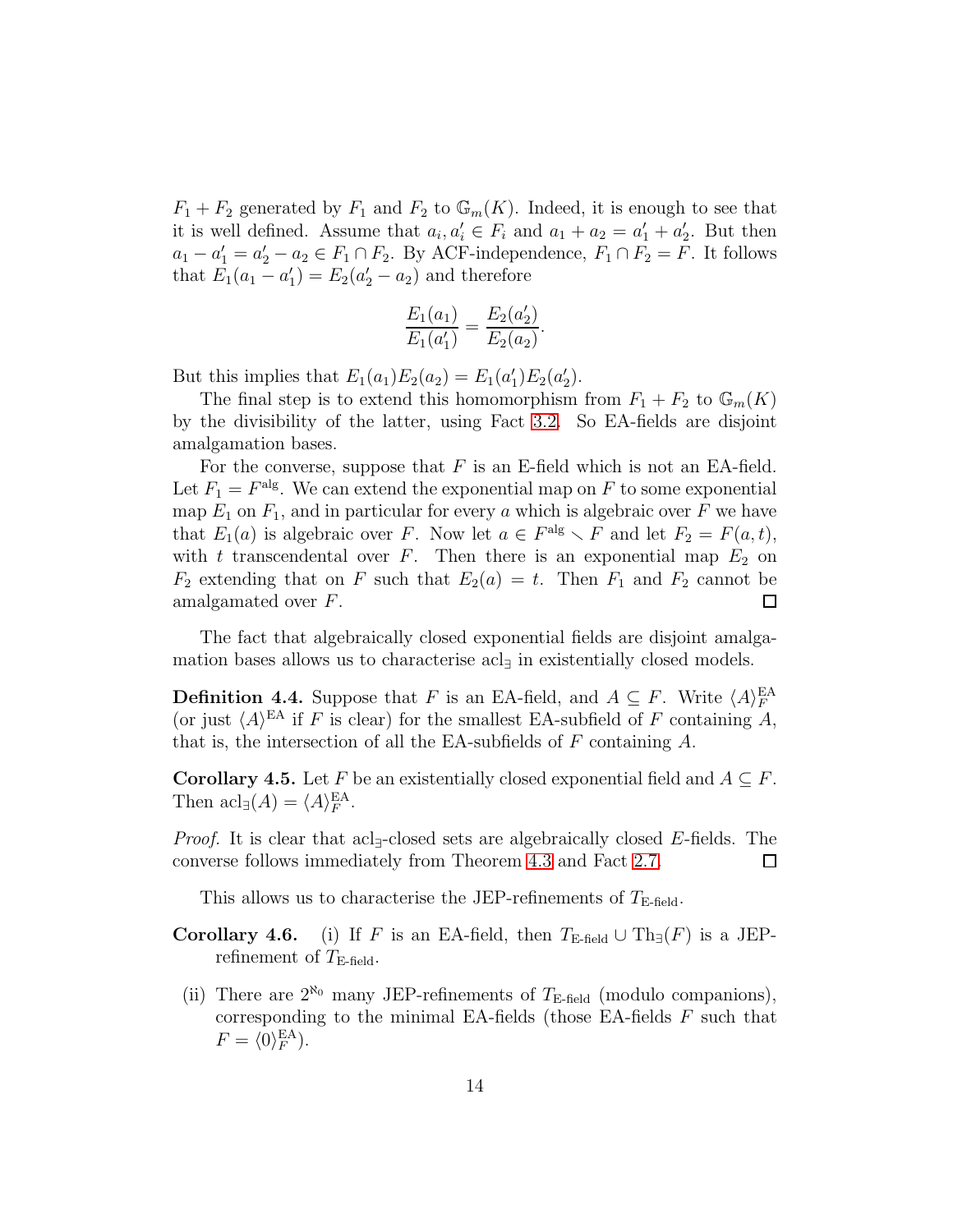*Proof.* Part (i) follows from Lemma [2.12.](#page-6-2)

For part (ii), every existentially closed exponential field  $K$  is a model of  $T_{\text{E-field}} \cup \text{Th}_{\exists}(F)$  where  $F = \langle 0 \rangle_K^{\text{EA}} = \langle 0 \rangle_F^{\text{EA}}$ . On the other hand if  $F_1$  and  $F_2$ are non-isomorphic minimal EA-fields, then they cannot be jointly embedded in an E-field. It follows that  $T_{\text{E-field}} \cup \text{Th}_{\exists}(F_1)$  and  $T_{\text{E-field}} \cup \text{Th}_{\exists}(F_2)$  are not companions.

Any minimal EA-field must be countable, so there are at most  $2^{\aleph_0}$  of them. To construct  $2^{\aleph_0}$  non-isomorphic ones, note that for each infinite sequence  $(q_n)_{n\in\mathbb{N},n\geq 2}$  of nonzero rational numbers, there is an E-field where  $E(1)$  is transcendental and  $E(E(1)^n) = q_n$  for  $n \geq 2$ .  $\Box$ 

*Remark.* There is a similarity with the completions of the theory ACFA of existentially closed fields with an automorphism. There the completions are given by specifying the action of the automorphism on the algebraic closure of the empty set. The main difference here is that the underlying field of a minimal EA-field can have any countable transcendence degree, not just 0 as in ACFA.

Finally in this section we can use amalgamation bases to give an easy proof of instability. Of course we prove stronger results later.

**Corollary 4.7.** Let T be any JEP-refinement of  $T_{\text{E-field}}$ . Let A be any subset of any model of T. Then there are  $2^{\aleph_0+|A|}$  maximal existential types over A which are realised in  $\mathcal{EC}(T)$ . In particular  $\mathcal{EC}(T)$  is not stable (in the sense of type-counting).

*Proof.* Given A and a variable x we can specify that x is transcendental over A and then we can specify the values of  $E(x^n)$  in  $(A\cup\mathbb{Q})\setminus\{0\}$  independently for each  $n \in \mathbb{N}^+$ . Each one of these extends to a distinct maximal existential type. This gives the maximum number of types.  $\Box$ 

### 5 Independence and higher amalgamation

We now define a notion of independence and proceed to establish higher amalgamation of independent systems.

<span id="page-14-0"></span>**Definition 5.1.** Let F be an EA-field. Let  $A, B, C \subseteq F$  be subsets. Recall that  $\langle A \rangle^{EA}$  is the smallest EA-subfield of F containing A, and  $\langle AC \rangle^{EA}$  means  $\langle A \cup C \rangle^{\text{EA}}$ .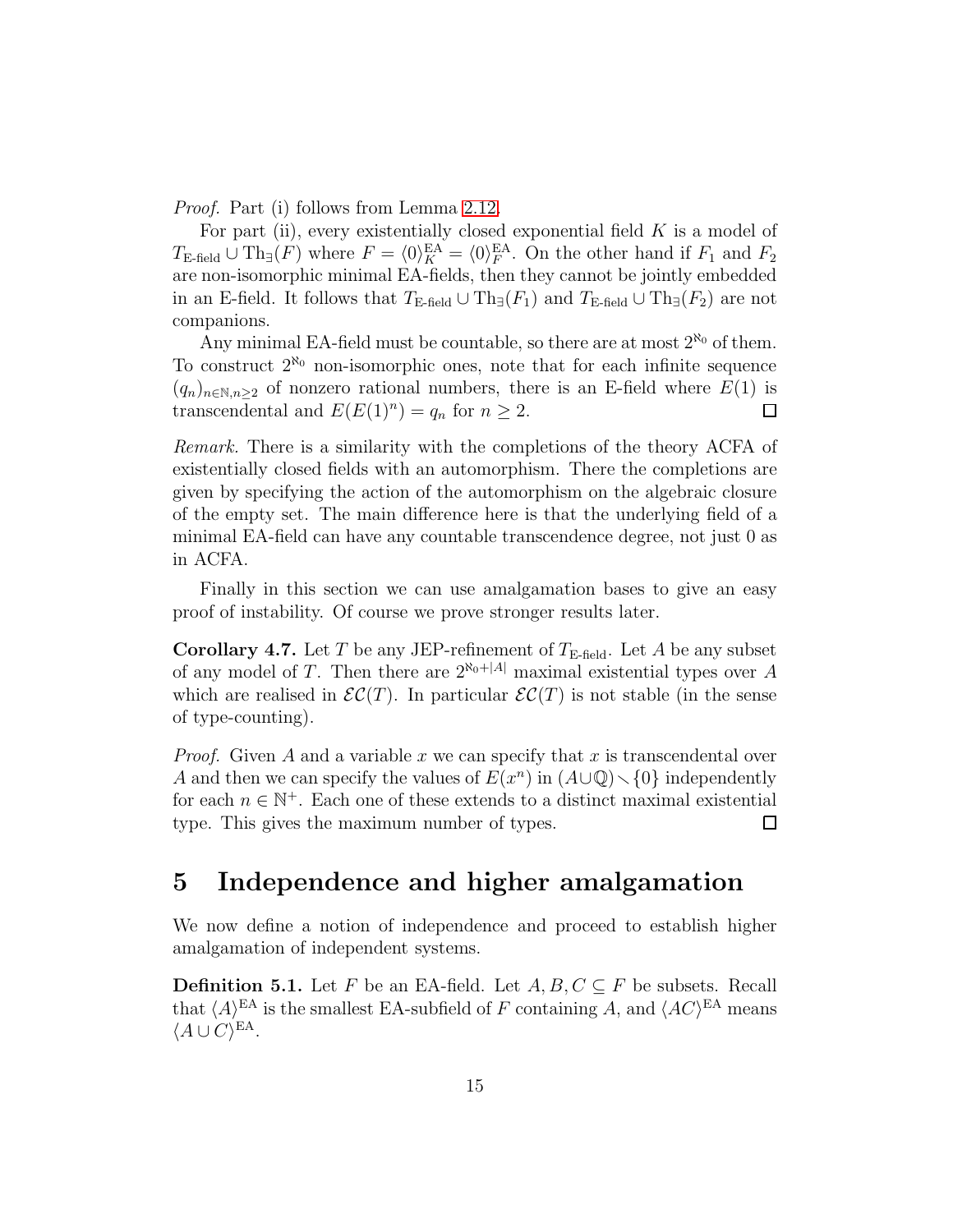We say that A and B are *independent* over C in F and write  $A \bigcup_C B$  if  $\langle AC \rangle^{\text{EA}}$  and  $\langle BC \rangle^{\text{EA}}$  are ACF-independent over  $\langle C \rangle^{\text{EA}}$ .

*Remark.* This notion of independence is quite weak. For example, it does not look at the behaviour of *logarithms* of elements of A, B, or C, that is, points whose exponentials lie in those subsets. Nor does it look at how A and B might otherwise be related in  $\langle ABC \rangle^{\text{EA}}$ . However it is appropriate for this setting. Stronger independence notions, suitable for exponentially closed fields, were explored in the thesis of [Henderson \[2014\]](#page-27-4).

We now introduce the relevant definitions for higher amalgamation. More details can be found for example in [Goodrick et al. \[2013](#page-27-5)] or [Shelah \[1990](#page-28-8), Chapter XII].

Let  $n \geq 3$  be an integer, which we view as a set, that is,  $n = \{0, \ldots, n-1\}$ . We view  $P(n)$  and  $P^-(n) = P(n) \setminus n$  as categories where there is a unique morphism from a to b if  $a \subseteq b$ . We consider functors from these categories to Emb( $T_{\text{E-field}}$ ). Such functors are called  $\mathcal{P}(n)$  and  $\mathcal{P}^{-}(n)$ -systems respectively. Given a system F and  $a \in \mathcal{P}(n)$ , we denote by  $F_a$  the exponential field associated to a. For  $a \subseteq b$  there is an embedding  $F_a \to F_b$ . We normally think of this embedding as being an inclusion, that is, that  $F_a \subseteq F_b$ . We say that F is *independent* if for every  $a \subseteq b$  we have

$$
F_a \bigcup_{\bigcup_{c \subsetneq a} F_c} \bigcup_{a \not\subseteq d \subseteq b} F_d
$$

as subsets of the exponential field  $F<sub>b</sub>$ . As an example, in an independent  $\mathcal{P}(3)$ -system we have in particular  $F_{\{0,1\}} \cup_{F_{\{0\}}F_{\{1\}}} F_{\{0,2\}}F_{\{1,2\}}$  as subsets of  $F_{\{0,1,2\}}.$ 

If we forget the exponential structure of the given independent system, we end up with an independent system of algebraically closed fields. Such systems – more generally independent systems in stable and simple theories – have been extensively studied. We mention two facts concerning such systems. Both are special cases for ACF of theorems about independent amalgamations in stable theories.

<span id="page-15-0"></span>Fact 5.2 (Folklore, see e.g. [de Piro et al. \[2006\]](#page-27-6)). Any independent  $\mathcal{P}^{-}(n)$ system of algebraically closed fields can be completed to an independent  $\mathcal{P}(n)$ -system.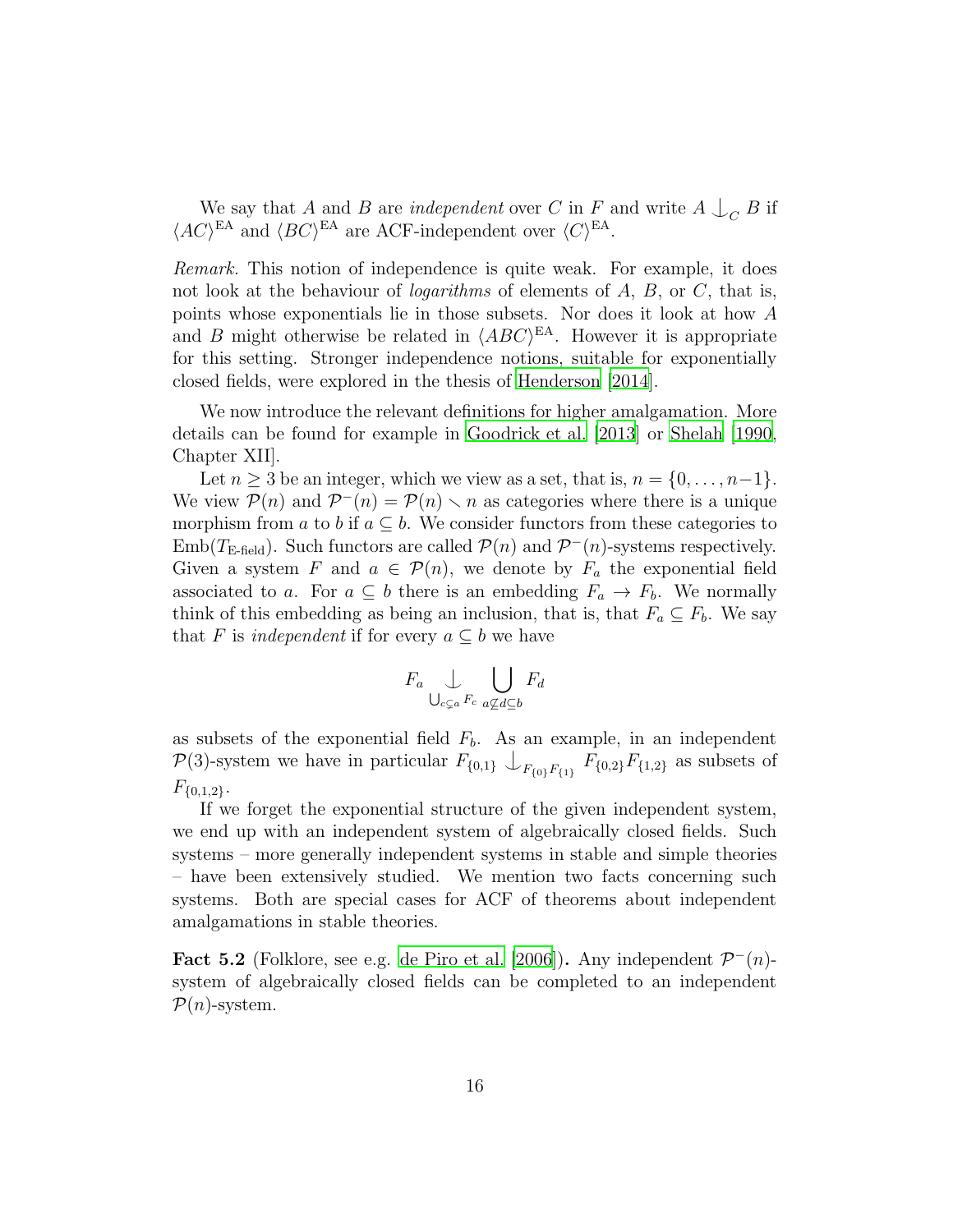<span id="page-16-1"></span>**Fact 5.3** (Fact XII.2.5 of [Shelah \[1990\]](#page-28-8)). Let F be an independent  $\mathcal{P}(n)$ system of algebraically closed fields and  $t \subseteq n$ . For  $i = 1, \ldots, m$  let  $s(i) \in$  $\mathcal{P}(n)$  and let  $\bar{a}_i \in F_{s(i)}$ . Assume that for some formula  $\phi$  we have  $F_n \models$  $\phi(\bar{a}_1,\ldots,\bar{a}_m)$ . Then there are  $\bar{a}'_i \in F_{s(i) \cap t}$  such that  $F_n \models \phi(\bar{a}'_1,\ldots,\bar{a}'_m)$  and if  $s(i) \subseteq t$ , then  $\bar{a}'_i = \bar{a}_i$ .

We can now extend amalgamation to independent  $\mathcal{P}^-(n)$ -systems of EAfields.

<span id="page-16-0"></span>**Theorem 5.4** (*n*-amalgamation). Any independent  $\mathcal{P}^{-}(n)$ -system of EAfields can be completed to an independent  $\mathcal{P}(n)$ -system.

*Proof.* Let F be an independent  $\mathcal{P}^-(n)$ -system of EA-fields. For  $a \subsetneq n$ , let  $E_a$  denote the exponentiation on  $F_a$ . In this proof it is convenient to use a notation for complements. So we denote  $\hat{i} = n \setminus \{i\}$  and  $\hat{i}, \hat{j} = n \setminus \{i, j\}.$ 

By Fact [5.2](#page-15-0) there is an algebraically closed field  $F_n$  and embeddings (which we think of as inclusions) completing F to an independent  $\mathcal{P}(n)$ system of algebraically closed fields. We need to extend  $E_{\widehat{0}} \cup \cdots \cup E_{\widehat{n-1}}$  to a homomorphism from  $\mathbb{G}_a(F_n)$  to  $\mathbb{G}_m(F_n)$ . There is a unique way to extend it to the group  $F_{\widehat{0}} + \cdots + F_{\widehat{n-1}}$  generated by their domains. We show that this is a well-defined homomorphism. Then by Fact [3.2](#page-8-0) it can be extended to  $\mathbb{G}_a(F_n)$ . To show that this map is well-defined reduces to showing that if  $a_0 \in F_0, \ldots, a_{n-1} \in F_{n-1}$  and  $a_0 + \cdots + a_{n-1} = 0$ , then it is the case that  $E_{\widehat{0}}(a_{\widehat{0}})\cdots E_{\widehat{n-1}}(a_{\widehat{n-1}})=1.$ 

We prove by induction on k that if  $a_0 \in F_0, \ldots, a_k \in F_k$  and  $a_0 + \cdots + a_k =$ 0, then  $E_{\widehat{0}}(a_{\widehat{0}})\cdots E_{\widehat{k}}(a_{\widehat{k}}) = 1$ . For  $k = 0$  this is clear. So assume it holds for k. Let  $a_0 \in F_0, \ldots, a_{\hat{k}} \in F_{\hat{k}}, a_{\hat{k+1}} \in F_{\hat{k+1}}$  be such that

$$
a_{\widehat{0}} + \cdots + a_{\widehat{k}} + a_{\widehat{k+1}} = 0.
$$

By Fact [5.3](#page-16-1) there are  $b_{\widehat{0,k+1}} \in F_{\widehat{0,k+1}}, \ldots, b_{\widehat{k,k+1}} \in F_{\widehat{k,k+1}}$  such that

$$
b_{\widehat{0,k+1}} + \cdots + b_{\widehat{k,k+1}} + a_{\widehat{k+1}} = 0.
$$

But since  $b_{\widehat{0,k+1}}, \ldots, b_{\widehat{k,k+1}} \in F_{\widehat{k+1}}$  we have

$$
\prod_{j=0}^{k} E_{\widehat{j,k+1}}(b_{\widehat{j,k+1}}) \cdot E_{\widehat{k+1}}(a_{\widehat{k+1}}) = \prod_{j=0}^{k} E_{\widehat{k+1}}(b_{\widehat{j,k+1}}) \cdot E_{\widehat{k+1}}(a_{\widehat{k+1}})
$$
\n
$$
= E_{\widehat{k+1}}\left(\sum_{j=0}^{k} b_{\widehat{j,k+1}} + a_{\widehat{k+1}}\right)
$$
\n
$$
= E_{\widehat{k+1}}(0) = 1.
$$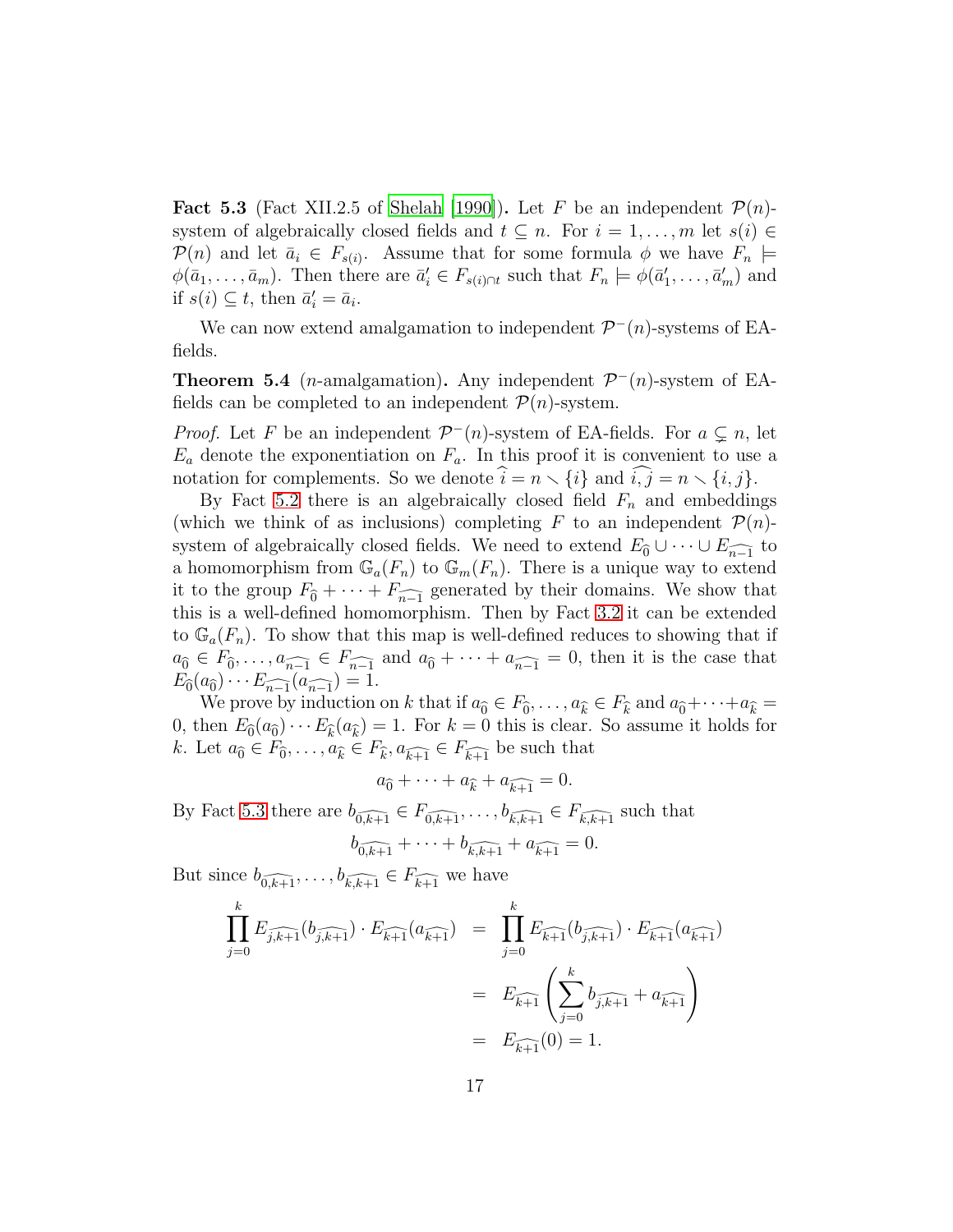But also

$$
a_{\widehat{0}} - b_{\widehat{0,k+1}} + \cdots + a_{\widehat{k}} - b_{\widehat{k,k+1}} = a_{\widehat{k+1}} - a_{\widehat{k+1}} = 0.
$$

Therefore by the induction hypothesis we conclude that

$$
E_{\widehat{0}}(a_{\widehat{0}})\cdots E_{\widehat{k}}(a_{\widehat{k}})=E_{\widehat{0,k+1}}(b_{\widehat{0,k+1}})\cdots E_{\widehat{k,k+1}}(b_{\widehat{k,k+1}}).
$$

Putting these two together we conclude that

$$
E_{\widehat{0}}(a_{\widehat{0}})\cdots E_{\widehat{k}}(a_{\widehat{k}})E_{\widehat{k+1}}(a_{\widehat{k+1}})=1.
$$

This completes the induction and taking  $k = n - 1$  gives us precisely the statement that we need.  $\Box$ 

*Remark.* The conclusion of this theorem is sometimes called n*-existence*. Note that the exponential map on  $F_n$  is far from uniquely determined, and so the property called n*-uniqueness* does not hold. This is in contrast to the situation for the category of exponentially closed fields (with the Schanuel property, standard kernel, and the countable closure property) as studied in the papers by [Zilber \[2005](#page-28-2)] and [Bays and Kirby \[2018](#page-27-7)]. In that case both n-existence and n-uniqueness hold for all  $n \in \mathbb{N}$ , and indeed this is the core of the proof of the existence and uniqueness of models of each uncountable cardinality.

### 6 Model theoretic tree properties

In this section we introduce and study two properties of formulas:  $TP_2$  and SOP1. Both properties have been extensively studied in the literature for complete first-order theories. Our setting of existentially closed models of inductive theories is somewhat more general, however the results generally transfer, with small changes to the definitions and proofs.

#### 6.1  $\text{TP}_2$

**Definition 6.1.** Let  $T$  be an inductive theory with the JEP. An existential formula  $\phi(\bar{x}, \bar{y})$  has the *tree property of the second kind* (TP<sub>2</sub> for short) with respect to  $\mathcal{EC}(T)$  if there is an amalgamation base  $A \models T$ , an existential formula  $\psi(\bar{y}_1, \bar{y}_2)$  and parameters  $(\bar{a}_{i,j})_{i,j<\omega}$  from A such that the following hold: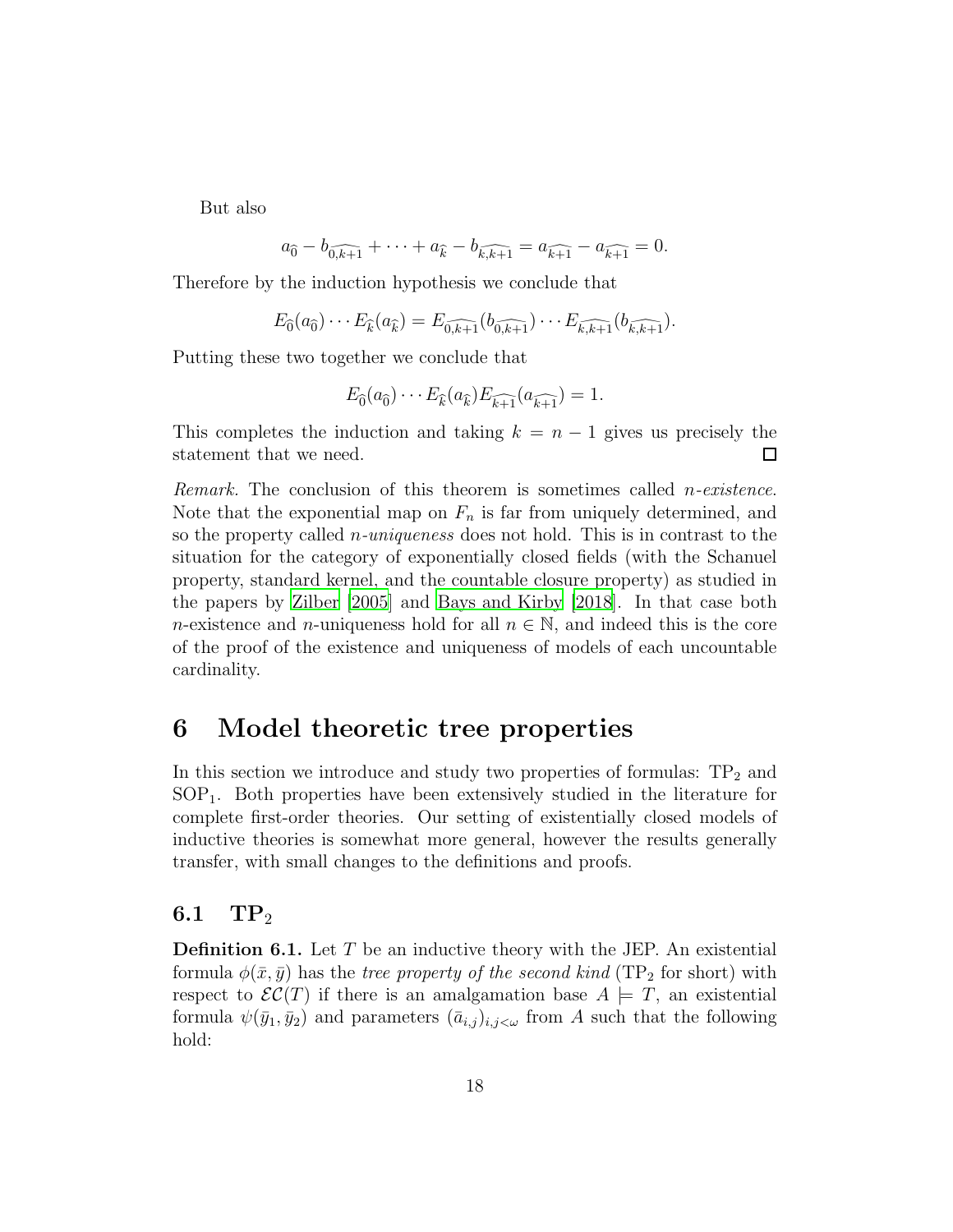- (i) for all  $\sigma \in \omega^{\omega}$  the set  $\{\phi(\bar{x}, \bar{a}_{i, \sigma(i)}) : i < \omega\}$  is consistent, that is, it is realised in some  $B \models T$  such that  $A \subseteq B$  (or equivalently it is realised in a monster model).
- (ii)  $\psi(\bar{y}_1, \bar{y}_2)$  implies that  $\phi(\bar{x}, \bar{y}_1) \wedge \phi(\bar{x}, \bar{y}_2)$  is inconsistent, that is,

 $T \vdash \neg \exists \bar{x} \bar{y}_1 \bar{y}_2[\psi(\bar{y}_1, \bar{y}_2) \wedge \phi(\bar{x}, \bar{y}_1) \wedge \phi(\bar{x}, \bar{y}_2)].$ 

(iii) for every  $i, j, k < \omega$ , if  $j \neq k$  then  $A \models \psi(\bar{a}_{i,j}, \bar{a}_{i,k}).$ 

In the first-order setting the property  $TP_2$  was introduced by [Shelah](#page-28-9) [\[1980\]](#page-28-9) and extensively studied by [Chernikov and Kaplan \[2012](#page-27-8)], [Ben Yaacov and Chernikov](#page-27-9) [\[2014\]](#page-27-9) and [Chernikov \[2014](#page-27-10)].

*Remark.* In the setting of a complete first-order theory, we may always take  $\psi(\bar{y}_1, \bar{y}_2)$  to be the formula  $\neg \exists x[\phi(\bar{x}, \bar{y}_1) \wedge \phi(\bar{x}, \bar{y}_2)]$ . So the formula  $\psi$  is not mentioned in the definition, which instead simply insists that  $\phi(\bar{x}, \bar{a}_{i,j}) \wedge$  $\phi(\bar{x}, \bar{a}_{i,k})$  is inconsistent.

In our setting  $\phi(\bar{x}, \bar{a}_{i,j}) \wedge \phi(\bar{x}, \bar{a}_{i,k})$  being inconsistent means that there is an existential formula  $\psi(\bar{y}_1, \bar{y}_2)$  satisfied by  $\bar{a}_{i,j}, \bar{a}_{i,k}$  that implies that  $\phi(\bar{x}, \bar{y}_1) \wedge$  $\phi(\bar{x}, \bar{y}_2)$  is inconsistent. However this formula  $\psi$  may be different for different triples  $(i, j, k)$ . So the point of asking for  $\psi$  explicitly is to have a single one that works for all  $i, j, k$ . An alternative approach would be just to stipulate that  $\phi(\bar{x}, \bar{a}_{i,j}) \wedge \phi(\bar{x}, \bar{a}_{i,k})$  is inconsistent, but to require the existence of parameters  $(\bar{a}_{i,j})_{i,j\leq \kappa}$  for sufficiently large  $\kappa$ . Then we could use the Erdös-Rado theorem to find a sub-tree of the parameters for which a single formula  $\psi$ suffices.

<span id="page-18-0"></span>**Proposition 6.2.** Let T be a JEP-refinement of  $T_{\text{E-field}}$ . Then the formula  $\phi(x,yz) := E(y \cdot x) = z$  has TP<sub>2</sub> with respect to  $\mathcal{EC}(T)$ .

*Proof.* Take the formula  $\psi(y_1z_1, y_2z_2)$  to be  $y_1 = y_2 \wedge z_1 \neq z_2$ . It is convenient to choose parameters  $(\bar{a}_{i,j})_{1\leq i,j\leq\omega}$ , with indices starting at 1 rather than 0.

Let  $F \models T$  be an amalgamation base. So it is algebraically closed, and in particular the Q-linear dimension of F is infinite. Choose  $b_i \in F$  for  $1 \leq i \leq \omega$  such that  $1, b_1, b_2, \ldots$  are Q-linearly independent. For  $1 \leq j \leq \omega$ choose  $c_j \in F$  to be distinct and nonzero. We let  $\bar{a}_{i,j} = b_i c_j$ . It is clear that if  $j \neq k$ , then  $F \models \psi(b_i c_j, b_i c_k)$ . So (iii) holds. Also (ii) holds because the exponential map is a function.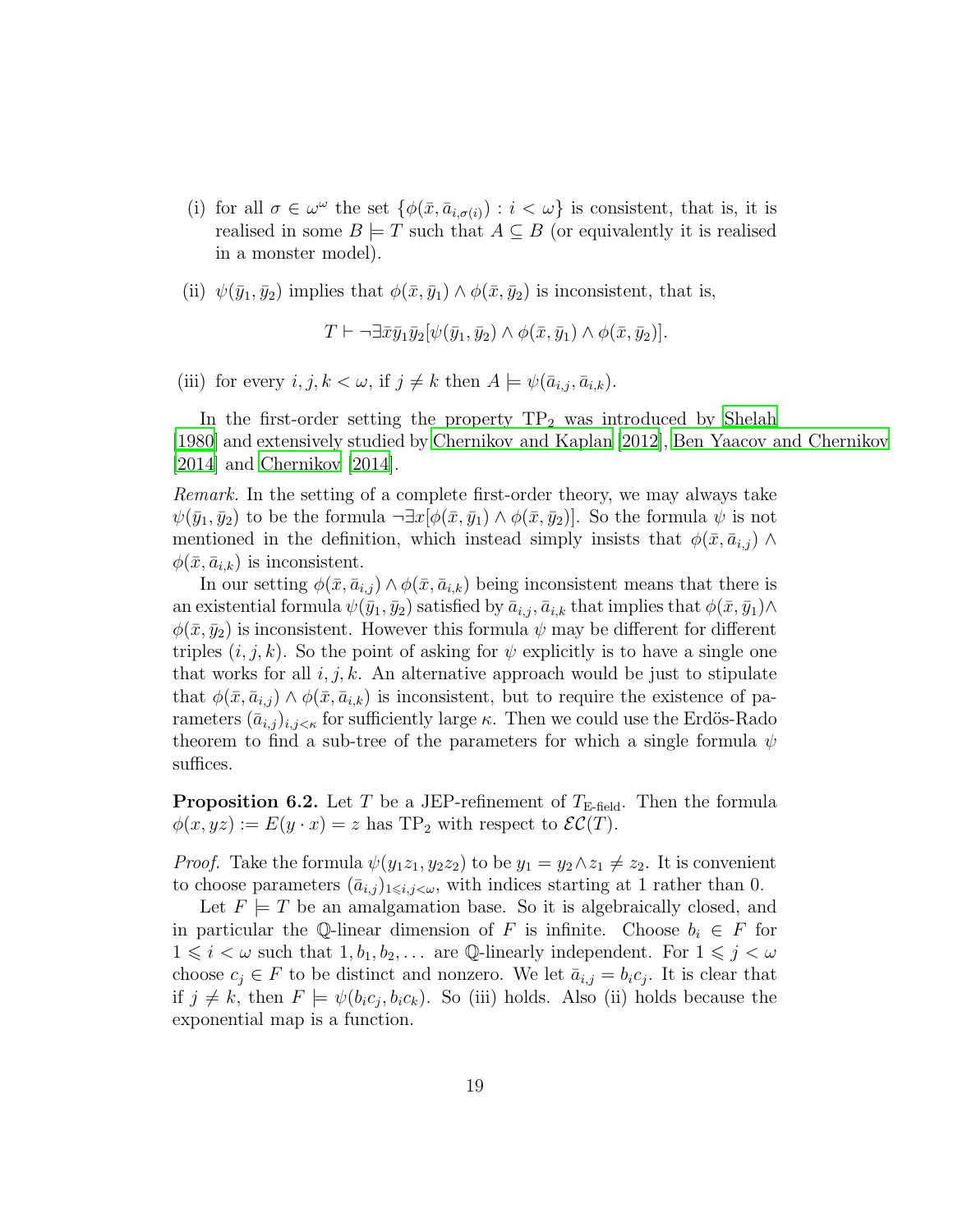Let  $\sigma \in (\omega \setminus \{0\})^{\omega \setminus \{0\}}$ . By compactness, it remains to show that for any *n* the formula  $\bigwedge_{i=1}^n E(b_i \cdot x) = c_{\sigma(i)}$  is consistent. But this follows from Theorem [3.5.](#page-9-0) Indeed, consider the variety  $W(x_0, \ldots, x_n, y_0, \ldots, y_n)$  defined by the equations

$$
x_1 = b_1 \cdot x_0,
$$
  
\n
$$
\vdots
$$
  
\n
$$
x_n = b_n \cdot x_0,
$$
  
\n
$$
y_1 = c_{\sigma(1)},
$$
  
\n
$$
\vdots
$$
  
\n
$$
y_n = c_{\sigma(n)}.
$$

We claim that W is additively free. Indeed, assume that for some  $m_i \in \mathbb{Z}$  and  $d \in F$  we have  $\sum_{i=0}^{n} m_i x_i - d \in I(W)$ . Then since  $(0, \ldots, 0, c_{\sigma(1)}, \ldots, c_{\sigma(n)}) \in$ W we conclude that  $d = 0$ . Also  $(1, b_1, \ldots, b_n, 1, c_{\sigma(1)}, \ldots, c_{\sigma(n)}) \in W$  and hence we conclude that  $m_0 + \sum_{i=1}^n m_i b_i = 0$ . By the choice of the  $b_i$  we must have  $m_0 = \cdots = m_n = 0$ . This shows that W is additively free. Thus it must have an exponential point in some E-field extension of F. The first coordinate of this point realises  $\bigwedge_{i=1}^{n} E(b_i \cdot x) = c_{\sigma(i)}$ , as required.  $\Box$ 

As for a complete first-order theory, the property  $TP_2$  for  $Emb(T)$  implies that dividing (appropriately defined) does not have local character. This means that all JEP-refinements of  $T_{\text{E-field}}$  are not simple either in the sense of [Pillay \[2000](#page-28-4)] or in the weaker sense of [Ben-Yaacov \[2003](#page-27-11)]. We give the details in the appendix.

#### 6.2  $NSOP<sub>1</sub>$

**Definition 6.3.** Let  $T$  be an inductive theory with the JEP. An existential formula  $\phi(\bar{x}, \bar{y})$  has the 1-strong order property (SOP<sub>1</sub> for short) with respect to  $\mathcal{EC}(T)$  if there is an amalgamation base  $A \models T$ , an existential formula  $\psi(\bar{y}_1, \bar{y}_2)$ , and a binary tree of parameters  $(\bar{a}_{\eta} : \eta \in 2^{<\omega})$  from A such that the following hold:

(i) For every branch  $\sigma \in 2^{\omega}$ , the set  $\{\phi(\bar{x}, \bar{a}_{\sigma|n}) : n < \omega\}$  is consistent, that is, realised in some extension  $A \subseteq B$  such that  $B \models T$ .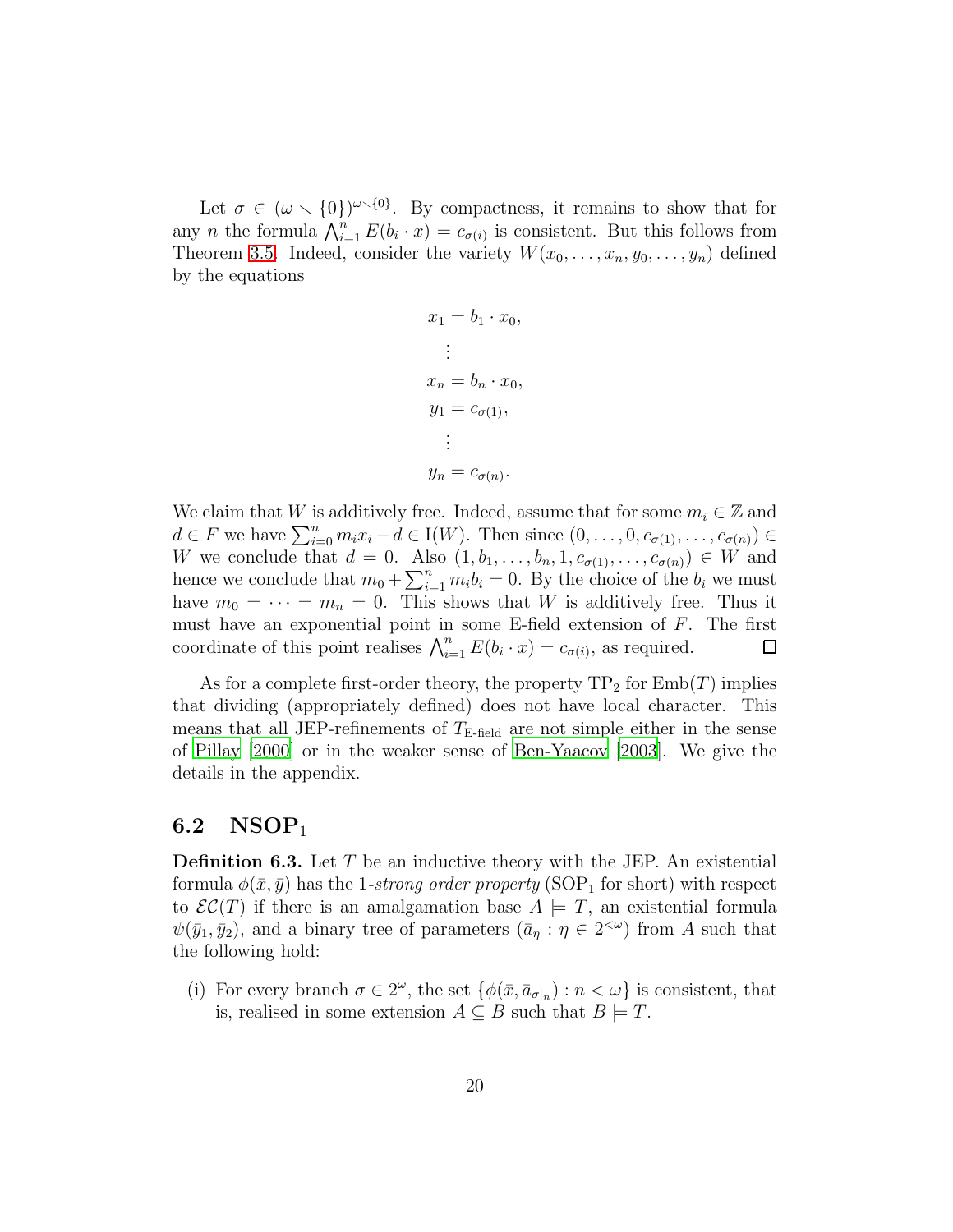(ii)  $\psi(\bar{y}_1, \bar{y}_2)$  implies that  $\phi(\bar{x}, \bar{y}_1) \wedge \phi(\bar{x}, \bar{y}_2)$  is inconsistent, that is,

$$
T \vdash \neg \exists \bar{x} \bar{y}_1 \bar{y}_2 [\psi(\bar{y}_1, \bar{y}_2) \land \phi(\bar{x}, \bar{y}_1) \land \phi(\bar{x}, \bar{y}_2)].
$$

(iii) For every  $\eta, \nu \in 2^{<\omega}$ , if  $\eta \cap 0 \leq \nu$ , then  $A \models \psi(\bar{a}_{\eta \cap 1}, \bar{a}_{\nu})$ .

If no existential formula has  $SOP_1$ , we say that  $\mathcal{EC}(T)$  is  $NSOP_1$ .

Here the notation  $\eta$ <sup> $\cap$ </sup> i denotes the sequence  $\eta$  with extra element i at the end and  $\eta \preceq \nu$  means that  $\eta$  is an initial segment of  $\nu$ . As with TP<sub>2</sub>, there is no need for  $\psi$  in the full first-order setting where it can always be taken to be  $\neg \exists \bar{x} [\phi(\bar{x}, \bar{y}_1) \wedge \phi(\bar{x}, \bar{y}_2)].$ 

The property  $SOP_1$  was introduced by Džamonja and Shelah [2004] in the full first-order setting. Its systematic study began in Chernikov [and Ramsey](#page-27-0) [\[2016\]](#page-27-0) and is presently a very active area. We will use the following version of a theorem proved in [Chernikov and Ramsey \[2016](#page-27-0)] for complete first-order thories.

<span id="page-20-0"></span>**Theorem 6.4.** Let T be an inductive theory with the JEP and let  $\mathfrak{M}$  be a monster model for T. Assume that there is an  $Aut(\mathfrak{M})$  invariant independence relation  $\bigcup$  on small subsets of M which satisfies the following properties for any small existentially closed model  $M$  and any small tuples  $\bar{a}, \, \bar{b}$  from  $\mathfrak{M}$ :

- (i) *Strong finite character:* if  $\bar{a} \nleq_M \bar{b}$ , then there is an existential formula  $\phi(\bar{x}, \bar{b}, \bar{m}) \in \text{tp}_{\exists}(\bar{a}/\bar{b}M)$  such that for any  $\bar{a}'$  realising  $\phi$ , the relation  $\bar{a}' \not\perp_M \bar{b} \text{ holds};$
- (ii) *Existence over models:*  $\bar{a} \perp_M M$  for any tuple  $\bar{a} \in \mathfrak{M}$ ;
- (iii) *Monotonicity:*  $\bar{a}\bar{a}' \perp_M \bar{b}\bar{b}'$  implies  $\bar{a} \perp_M \bar{b}$ ;
- (iv) Symmetry:  $\bar{a} \perp_M \bar{b}$  implies  $\bar{b} \perp_M \bar{a}$ ;
- (v) *Independent 3-amalgamation:* If  $\bar{c}_1 \perp_M \bar{c}_2$ ,  $\bar{b}_1 \perp_M \bar{c}_1$ ,  $\bar{b}_2 \perp_M \bar{c}_2$  and  $\bar{b}_1 \equiv_M \bar{b}_2$  then there exists  $\bar{b}$  with  $\bar{b} \equiv_{\bar{c}_1M} \bar{b}_1$  and  $\bar{b} \equiv_{\bar{c}_2M} \bar{b}_2$ .

Then  $\mathcal{EC}(T)$  is NSOP<sub>1</sub>.

*Proof.* The proof is identical to the proof of [\[Chernikov and Ramsey](#page-27-0), [2016](#page-27-0), Proposition 5.3], except the use of Proposition 5.2 in that paper is replaced by Proposition [A.7](#page-25-0) from the Appendix.  $\Box$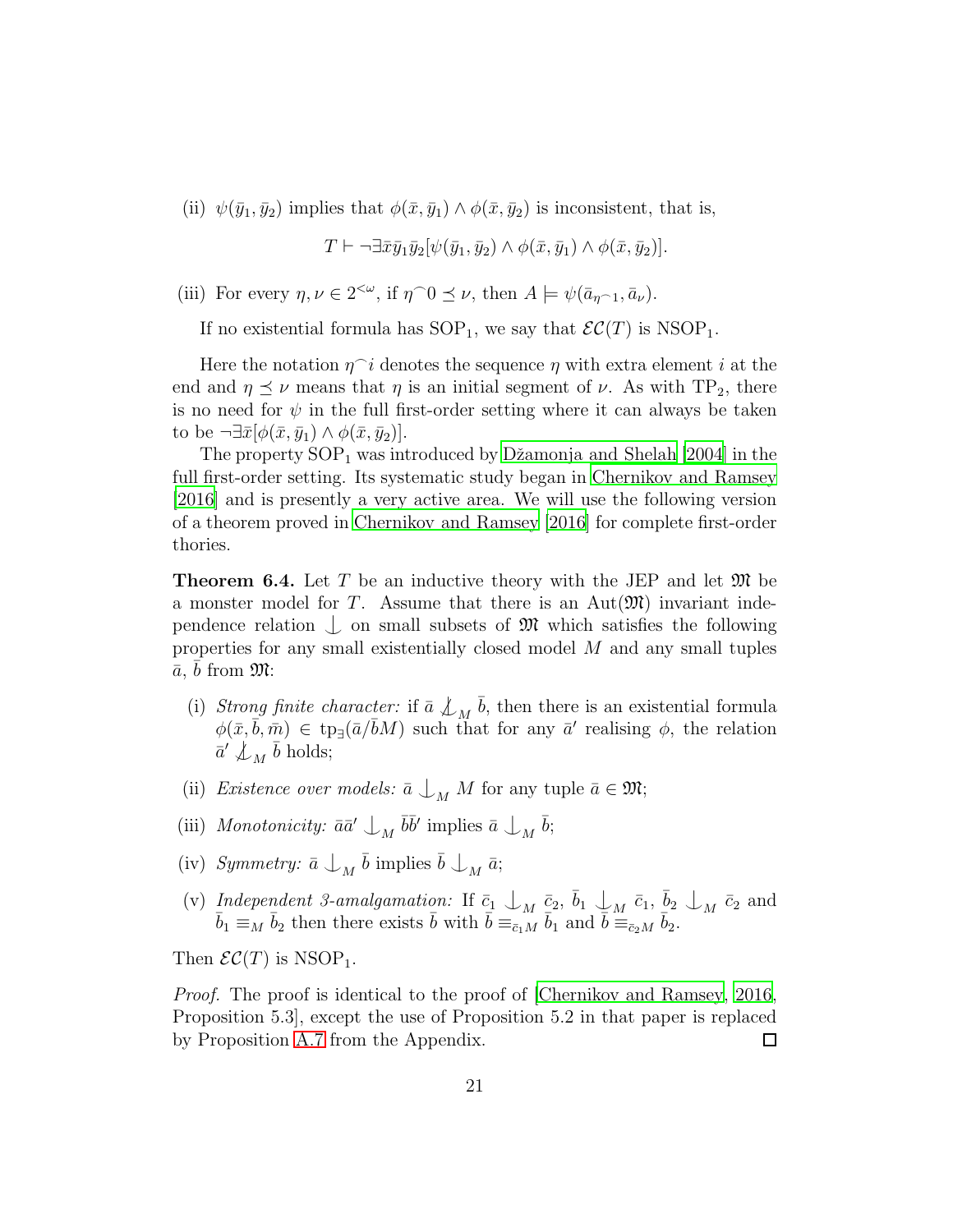*Remark.* The reader familiar with independence relations for simple theories may observe that the properties given here do not imply either base monotonicity or local character.

<span id="page-21-0"></span>**Theorem 6.5.** The independence  $\int$  for exponential fields defined in Definition [5.1](#page-14-0) satisfies the above five conditions, even over any EA-field, not just over existentially closed E-fields. Consequently, if  $T$  is any JEP-refinement of  $T_{\text{E-field}}$  then  $\mathcal{EC}(T)$  is NSOP<sub>1</sub>.

*Proof.* Let T be a JEP-refinement of  $T_{\text{E-field}}$ , and let  $\mathfrak{F}$  be a monster model for T.

Existence over models, monotonicity, and symmetry follow from the same properties for ACF-independence. Independent 3-amalgamation follows from Theorem [5.4.](#page-16-0) Although the two statements of independent 3-amalgamation look different, it is well-known and straightforward to prove that they are equivalent.

We prove strong finite character.

Let  $F \subseteq \mathfrak{F}$  be a small EA-subfield. Assume that  $\bar{a} \nleq_F \bar{b}$ . Then  $\langle F \bar{a} \rangle^{\text{EA}}$ and  $\langle F\bar{b}\rangle^{\text{EA}}$  are not ACF-independent over F. So there is a finite tuple  $\bar{\beta} \in \langle F\bar{b}\rangle^{\text{EA}}$  which is algebraically independent over F, but not algebraically independent over  $\langle F \bar{a} \rangle^{\text{EA}}$ . Let  $q(\bar{y})$  be a polynomial witnessing the algebraic dependence. By dividing through by some coefficient, we may assume that the coefficient of some non-constant term is 1.

Now write  $q(\bar{y})$  as  $p(\bar{\alpha}, \bar{y})$  where  $\bar{\alpha}$  is a finite tuple from  $\langle F \bar{a} \rangle^{\text{EA}}$  and  $p(\bar{x}, \bar{y}) \in F[\bar{x}, \bar{y}].$ 

Let  $\psi(\bar{x}, \bar{a}) \in \text{tp}_{\exists}^{\mathfrak{F}}(\bar{\alpha}/F\bar{a})$  be an  $\exists$ -formula which exhibits the witnesses which show that  $\bar{\alpha}$  is in the EA-closure of F $\bar{a}$ . We can assume that for any  $\bar{a}'$  and  $\bar{\alpha}'$ , if  $\mathfrak{F} \models \psi(\bar{\alpha}', \bar{a}')$  then  $\bar{\alpha}' \in \langle F \bar{a}' \rangle^{\text{EA}}$ .

By Corollary [4.5,](#page-13-0)  $\bar{\beta}$  is in the model-theoretic algebraic closure of  $F\bar{b}$ . Take  $\chi(\bar{y}, \bar{b}) \in \text{tp}_{\exists}^{\mathfrak{F}}(\bar{\beta}/F\bar{b})$  to be the  $\exists$ -formula defining the smallest finite set containing  $\bar{\beta}$  and defined over  $F\bar{b}$ . Then since  $\bar{\beta}$  is (field-theoretically) algebraically independent over F, if  $\mathfrak{F} \models \chi(\bar{\beta}', \bar{b})$  then  $\bar{\beta}'$  is also algebraically independent over F.

We claim that if  $\bar{a}'$  realises the ∃-formula  $\phi(\bar{z})$  given by

$$
\exists \bar{x}, \bar{y} \left[ \psi(\bar{x}, \bar{z}) \wedge \chi(\bar{y}, \bar{b}) \wedge p(\bar{x}, \bar{y}) = 0 \right],
$$

then  $\bar{a}' \not\perp_F \bar{b}$ . Assume that  $\phi(\bar{a}')$  holds and let  $\bar{\alpha}', \bar{\beta}' \in \mathfrak{F}$  be witnesses for  $\bar{x}$ and  $\bar{y}$  respectively.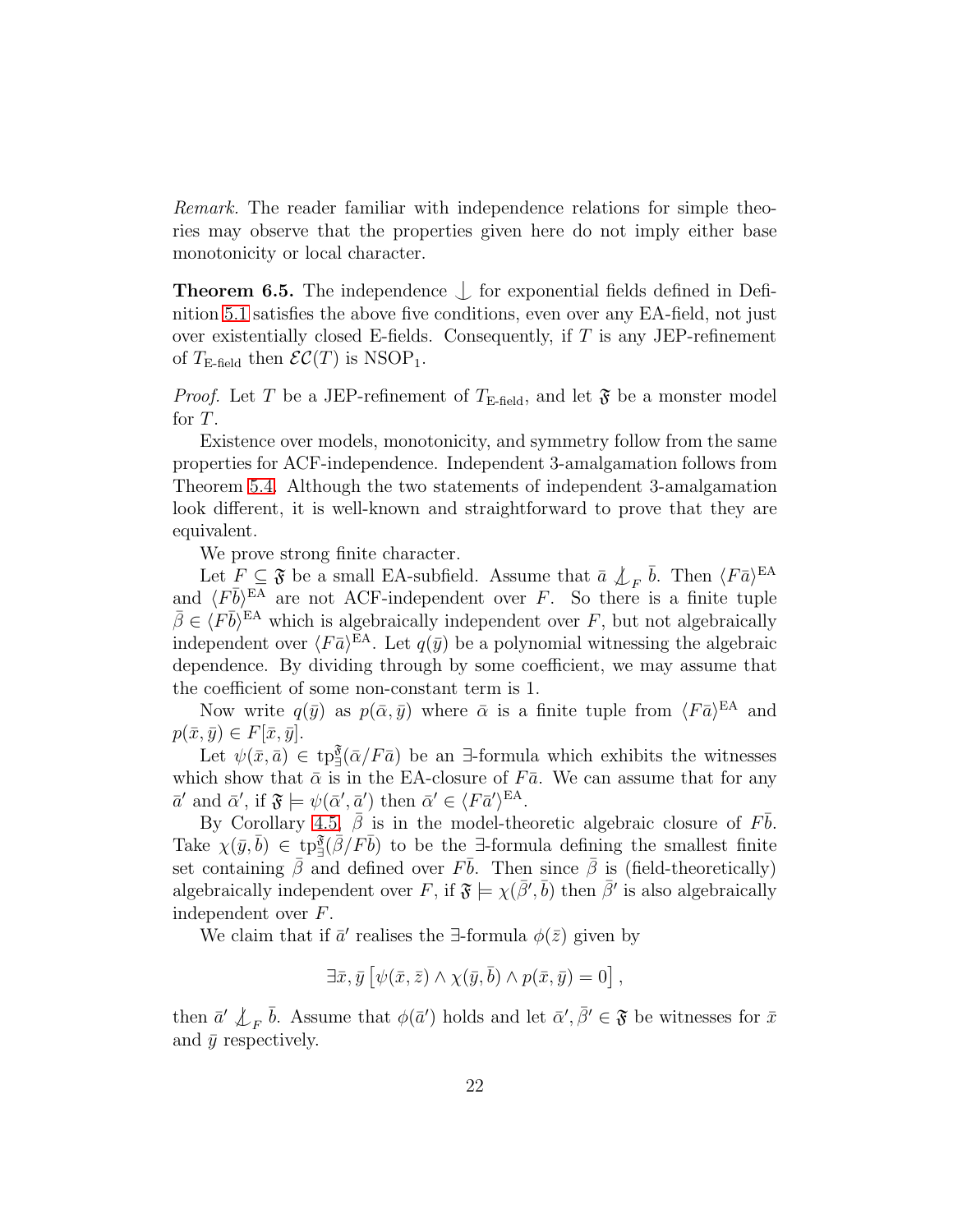Then  $\bar{\beta}' \in \langle F\bar{b}\rangle^{\text{EA}}$  and, by the assumption on  $\chi$ , the tuple  $\bar{\beta}'$  is algebraically independent over F. By the assumption on  $\psi$  we have  $\bar{\alpha}' \in \langle F \bar{a}' \rangle^{\text{EA}}$ . So the condition that  $p(\bar{\alpha}', \bar{\beta}') = 0$  implies that  $\text{td}(\bar{\beta}'/F\alpha') < \text{td}(\bar{\beta}'/F)$ . So  $\langle F\bar{a}'\rangle^{EA}$  and  $\langle F\bar{b}\rangle^{EA}$  are not ACF-independent over F, so  $\bar{a}' \not\perp_F \bar{b}$ . So  $\perp$ has strong finite character, and hence satisfies all the conditions of Theorem [6.4.](#page-20-0) □

## Appendix A Generalised stability for the category of existentially closed models

In this appendix we give the technicalities of generalised stability theory for the category  $\mathcal{EC}(T)$  of an inductive theory T. Everything here applies to positive model theory as well (where atomic formulas need not have negations). These results are well known for complete theories, but need some modifications to work more generally. The main modifications are in the definitions, as we have already done for  $TP_2$  and  $SOP_1$ .

We fix an inductive theory  $T$  with the JEP and let  $\mathfrak{M}$  denote its monster model. All subsets and tuples are assumed to come from M. To simplify the notation we make no distinction between singletons and tuples. For simplicity, the tuples are assumed to be finite, but this is not necessary. The notation  $a \equiv_A b$  means that  $tp_{\exists}(a/A) = tp_{\exists}(b/A)$ , or equivalently that there is an automorphism of  $\mathfrak{M}$  fixing A pointwise and taking a to b. If I is a linear order, then a sequence  $(a_i)_{i\in I}$  is called *indiscernible* over A if for every  $i_1 < \cdots < i_n$  and  $j_1 < \cdots < j_n$  we have  $a_{i_1} \ldots a_{i_n} \equiv_A a_{j_1} \ldots a_{j_n}$ . The Ramsey method of constructing indiscernibles fails in our setting, but the Erdős-Rado method works to give the following fact:

<span id="page-22-0"></span>**Fact A.1** (Lemma 3.1 of [Pillay \[2000\]](#page-28-4)). Fix a set A. If  $\kappa$  is sufficiently large and  $(a_i)_{i \leq \kappa}$  is any sequence, then there is a sequence  $(b_i)_{i \leq \omega}$  indiscernible over A such that for every  $n < \omega$  there are  $i_1 < \cdots < i_n < \kappa$  with

$$
b_1 \ldots b_n \equiv_A a_{i_1} \ldots a_{i_n}.
$$

**Definition A.2.** A partial existential type  $\Sigma(x, b)$  *divides* over A if there is a sequence  $(b_i)_{i\leq \omega}$  indiscernible over A in  $\text{tp}_{\exists}(b/A)$  such that  $\bigcup_{i\leq \omega}\Sigma(x, b_i)$  is inconsistent.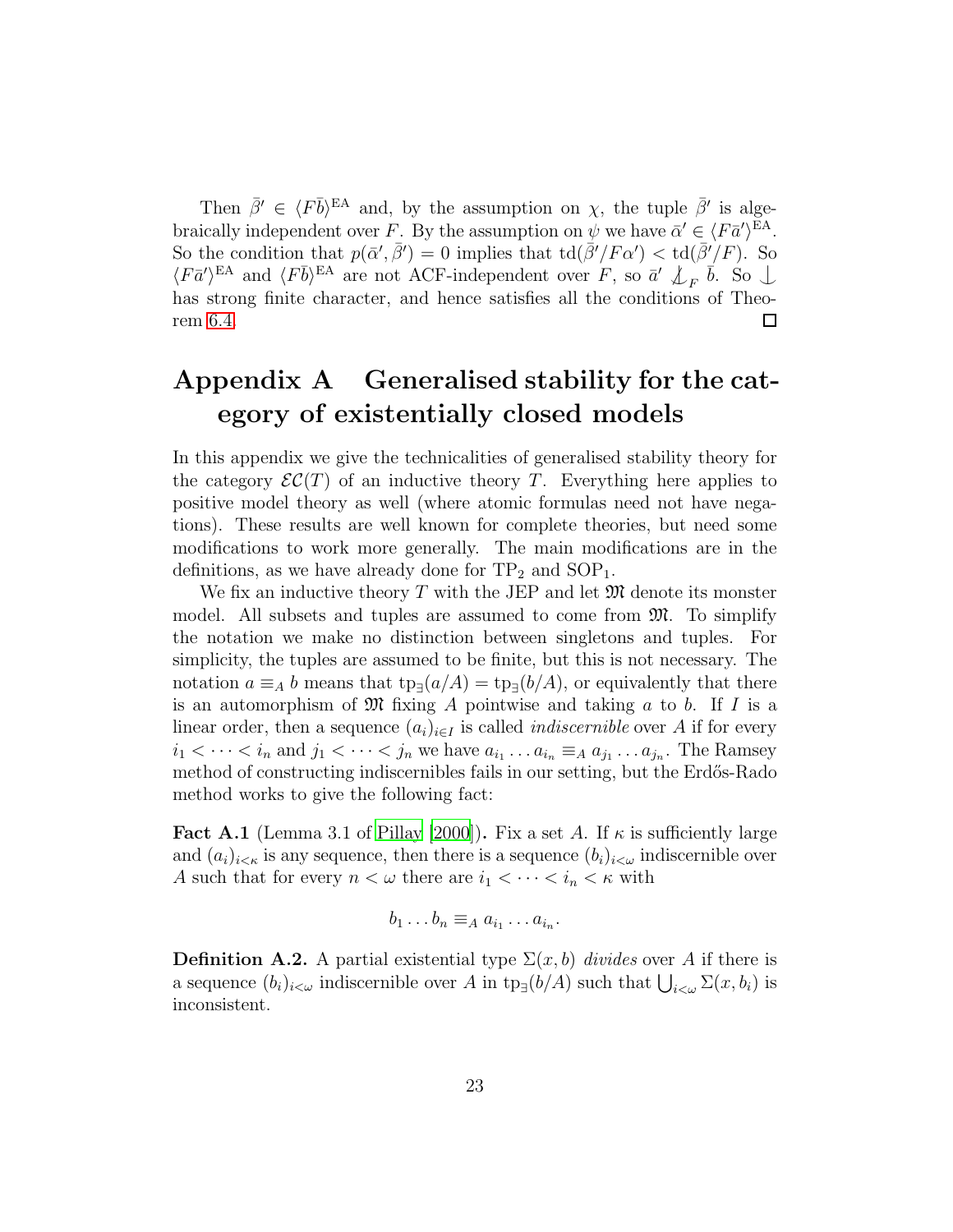Note that if  $\Sigma(x, b)$  divides over A, then by compactness there is an existential formula  $\phi(x, b) \in \Sigma(x, b)$  that divides. Dividing of formulas can be explicitly characterised as follows.

**Lemma A.3.** A formula  $\phi(x, b)$  divides over A if and only if there is  $k < \omega$ , an existential formula  $\psi(y_1, ..., y_k)$  and a sequence  $(b_i)_{i \leq \omega}$  satisfying the following conditions:

- (i) for each  $i < \omega$ , we have  $b_i \equiv_A b$ ;
- (ii)  $\psi(y_1, \ldots, y_k)$  implies that  $\phi(x, y_1) \wedge \cdots \wedge \phi(x, y_k)$  is inconsistent, i.e.

$$
T \vdash \neg \exists x, y_1, \ldots, y_k [\psi(y_1, \ldots, y_k) \land \phi(x, y_1) \land \cdots \land \phi(x, y_k)];
$$

(iii) for each  $i_1 < \cdots < i_k < \omega$ , we have  $\mathfrak{M} \models \psi(b_{i_1}, \ldots, b_{i_k}).$ 

*Proof.* If  $(b_i)_{i < \omega}$  is the indiscernible sequence witnessing the dividing, then for some  $k < \omega$  and  $i_1 < \cdots < i_k < \omega$  the formula  $\phi(x, b_{i_1}) \wedge \cdots \wedge \phi(x, b_{i_k})$ is inconsistent. Therefore there must be an existential formula  $\psi(y_1, \ldots, y_k)$ , satisfied by  $b_{i_1}, \ldots, b_{i_k}$ , that implies this. By indiscernibility of  $(b_i)_{i \lt \omega}$ , the formula  $\psi$  is satisfied for every  $i_1 < \cdots < i_k < \omega$ .

Conversely assume that the conditions are satisfied. Then by compactness we can have an arbitrarily long sequence  $(b_i)_{i \leq \kappa}$  satisfying the same property. Hence by Fact [A.1](#page-22-0) we can extract an indiscernible sequence witnessing the dividing.  $\Box$ 

**Definition A.4.** Let T be an inductive theory with JEP. Then  $\mathcal{EC}(T)$  is called *simple* if dividing has local character. That is, for every A and b there is a subset  $A_0 \subseteq A$  of cardinality at most |T| such that  $tp_{\exists}(b/A)$  does not divide over  $A_0$ .

*Remark.* This definition of simplicity is due to [Ben-Yaacov \[2003](#page-27-11)], which develops an independence relation based on non-dividing for simple theories. The approach of [Pillay \[2000](#page-28-4)] is slightly different. The notion of dividing there is extended to forking and simplicity is defined as the local character of forking. This condition, however, implies that forking is equivalent to dividing and therefore also implies (but is stronger than) simplicity in the above sense.

**Proposition A.5.** If  $\mathcal{EC}(T)$  is simple then no existential formula has  $TP_2$ .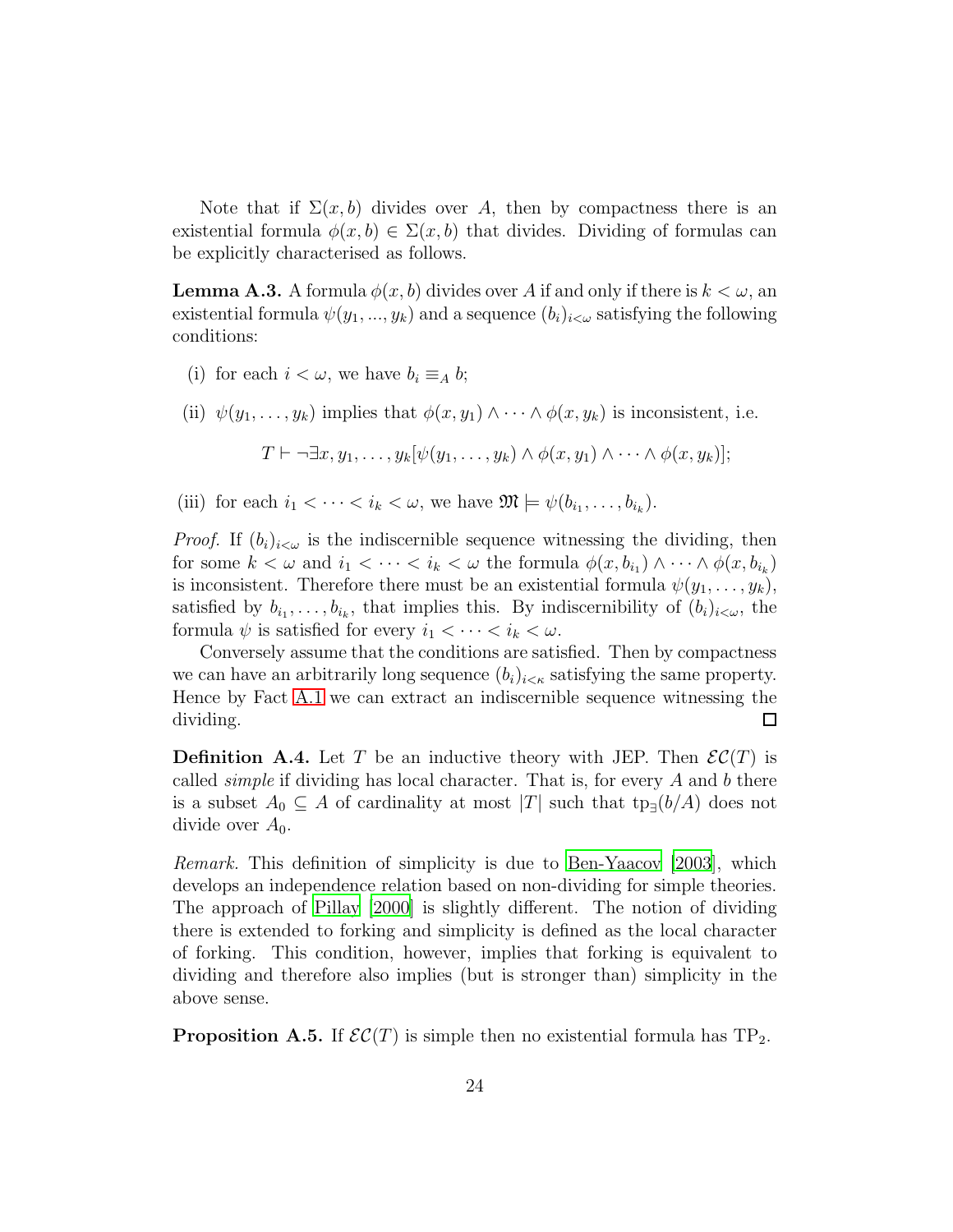*Proof.* Assume that the existential formula  $\phi(x, y)$ , has TP<sub>2</sub> and let  $\psi(y_1, y_2)$ be the formula witnessing that  $\phi(x, y_1) \wedge \phi(x, y_2)$  is inconsistent. Fix a regular cardinal  $\lambda$ . We will construct a type over a set of cardinality  $\lambda$  that divides over every subset of smaller cardinality.

By compactness, for arbitrarily large  $\kappa$  we can find parameters  $(a_{i,j})_{i,j \leq \kappa}$ such that

- (i) for every  $\sigma \in \kappa^{\kappa}$  the set  $\{\phi(x, a_{i, \sigma(i)}) : i < \kappa\}$  is consistent, and
- (ii) for every  $i, j, k < \kappa$ , if  $j \neq k$ , then  $\mathfrak{M} \models \psi(a_{i,j}, a_{i,k}).$

Construct a function  $\sigma \in \kappa^{\lambda}$  by induction on i and take  $b_i = a_{i,\sigma(i)}$ . Assume that  $\sigma|_i$  has been constructed. Consider the sequence

$$
(\operatorname{tp}_{\exists}(a_{i,j}/\{b_k : k < i\}))_{j < \kappa}.
$$

If  $\kappa$  is large enough, one of these types has to repeat infinitely often. Pick  $\sigma(i)$ such that  $tp_{\exists}(a_{i,\sigma(i)}/\{b_k : k < i\})$  appears infinitely often and set  $b_i = a_{i,\sigma(i)}$ . Then  $\phi(x, b_i)$  divides over  $\{b_k : k < i\}$ . Now let b realise  $\{\phi(x, b_i) : i < \lambda\}$ . Then  $tp_{\exists}(b/\{b_i : i < \lambda\})$  divides over every subset of smaller cardinality.

Next we turn our attention to  $NSOP<sub>1</sub>$ . We prove Proposition [A.7,](#page-25-0) which is the generalisation of Proposition 5.2 of [Chernikov and Ramsey \[2016](#page-27-0)] to our setting, and which is used in Theorem [6.4.](#page-20-0) The proof is essentially the same. The only differences that are not cosmetic are sidestepping the use of Ramsey's Theorem via Fact [A.1,](#page-22-0) and the use of Skolem functions.

If A is a subset of an existentially closed model M, then by  $dcl_{\exists}(A)$  we denote the set of all the elements of  $M$  which are pointwise existentially definable over A. As with acl<sub>∃</sub>, the operator dcl<sub>∃</sub> is a closure operator. We first show how to add Skolem functions in our setting.

<span id="page-24-0"></span>**Lemma A.6.** Let  $T$  be an inductive theory in the language  $L$ . Then there is an expansion  $L'$  of  $L$  and an inductive theory  $T'$  extending  $T$  such that for every existentially closed model  $M' \models T'$  the following hold

- (i)  $M'|_L$  is an existentially closed model of T;
- (ii) if  $A \subseteq M'$ , then  $dcl_{\exists}(A)$  is an existentially closed model of T'.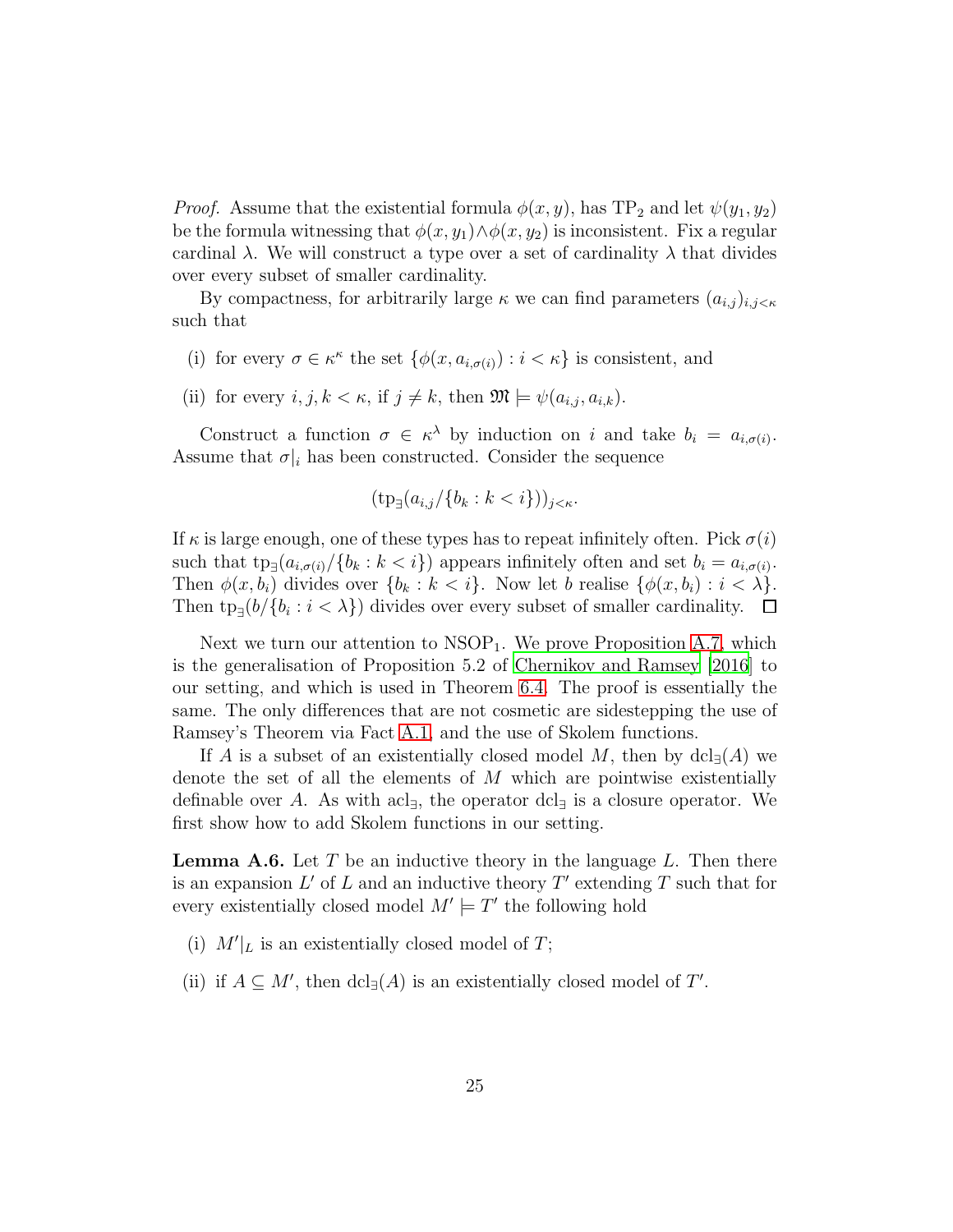*Proof.* If we add function symbols witnessing existential quantifiers and the corresponding Skolem axioms in the usual way, then the resulting theory  $T'$ will be model complete. So every model of  $T'$  will be existentially closed, and the first condition may fail.

We instead add *partial* Skolem functions through relation symbols. More specifically, for each existential formula  $\phi(\bar{x}, y)$  and each partition of its free variables into a tuple  $\bar{x}$  and a single variable y, we add a new relation symbol  $R_{\phi}(\bar{x}, y)$  together with the following axioms:

- (i)  $\forall \bar{x}, y [R_{\phi}(\bar{x}, y) \rightarrow \phi(\bar{x}, y)];$
- (ii)  $\forall \bar{x}, y_1, y_2 [R_{\phi}(\bar{x}, y_1) \wedge R_{\phi}(\bar{x}, y_2) \rightarrow y_1 = y_2];$
- (iii)  $\forall \bar{x} \left[ \exists y \phi(\bar{x}, y) \leftrightarrow \exists y R_{\phi}(\bar{x}, y) \right].$

We iterate this process the usual way and take the limit. Let  $L'$  denote this language and  $T'$  denote the resulting theory.

In any model M' of T', the symbol  $R_{\phi}$  is interpreted by a partial function witnessing  $\phi(\bar{x}, y)$ . So if N is an extension of  $M'|_L$ , then this partial function can be extended to witness  $\phi(\bar{x}, y)$  in N. Therefore we can interpret the symbols of  $L' \setminus L$  in such a way that the resulting structure N' is a model of  $T'$  and an extension of  $M'$ . (This may not be possible if we add function symbols instead.) Thus, if  $M'$  is existentially closed, any existential formula  $\psi(\bar{x})$  over M' witnessed by elements of N' is already witnessed by elements of M'. In particular, taking  $\psi$  to be an L-formula, we see that  $M'|_L$  must be existentially closed too.

For the second condition, let  $A \subseteq M'$  and  $B = \text{dcl}_{\exists}(A)$ . Let  $\phi(\bar{b}, y)$ be an existential formula over B and  $M' \models \exists y \phi(\bar{b}, y)$ . We need to find an element witnessing  $y$  in  $B$ . Then  $B$  will be a substructure of  $M'$  and so a model of  $T'_{\forall}$  and by Facts [2.2](#page-3-0) and [2.3,](#page-4-0) also an existentially closed model of T'. Since  $B = \text{dcl}_{\exists}(A)$ , there is an existential formula  $\psi(\bar{a}, y)$  over A such that  $M' \models \forall y (\phi(\bar{b}, y) \leftrightarrow \psi(\bar{a}, y))$ . Then there is b' such that  $M' \models R_{\psi}(\bar{a}, b')$ . But this  $b'$  is  $\exists$ -definable over A and so is in B.  $\Box$ 

We write  $a\bigcup_{C}^{u}$  $_{C}^{a}b$  to mean that  $\text{tp}_{\exists}(a/Cb)$  is finitely satisfiable in C. Again, we work in a monster model  $\mathfrak{M}$  of T.

<span id="page-25-0"></span>**Proposition A.7.** If  $\phi(x, y)$  has SOP<sub>1</sub> with the inconsistency witnessed by  $\psi(y_1, y_2)$ , then there is an existentially closed model M and tuples  $c_1, c_2, b_1, b_2$ such that  $c_1 \downarrow_{\Lambda}^u$  $u_M^u c_2, c_1 \bigcup_{\Lambda}^u$  $u_M^u b_1, c_2 \bigcup_{\Lambda}^u$  $_{M}^{u}b_2$ ,  $b_1 \equiv_M b_2$ , and such that

$$
\mathfrak{M} \models \phi(b_1, c_1) \land \phi(b_2, c_2) \land \psi(c_1, c_2).
$$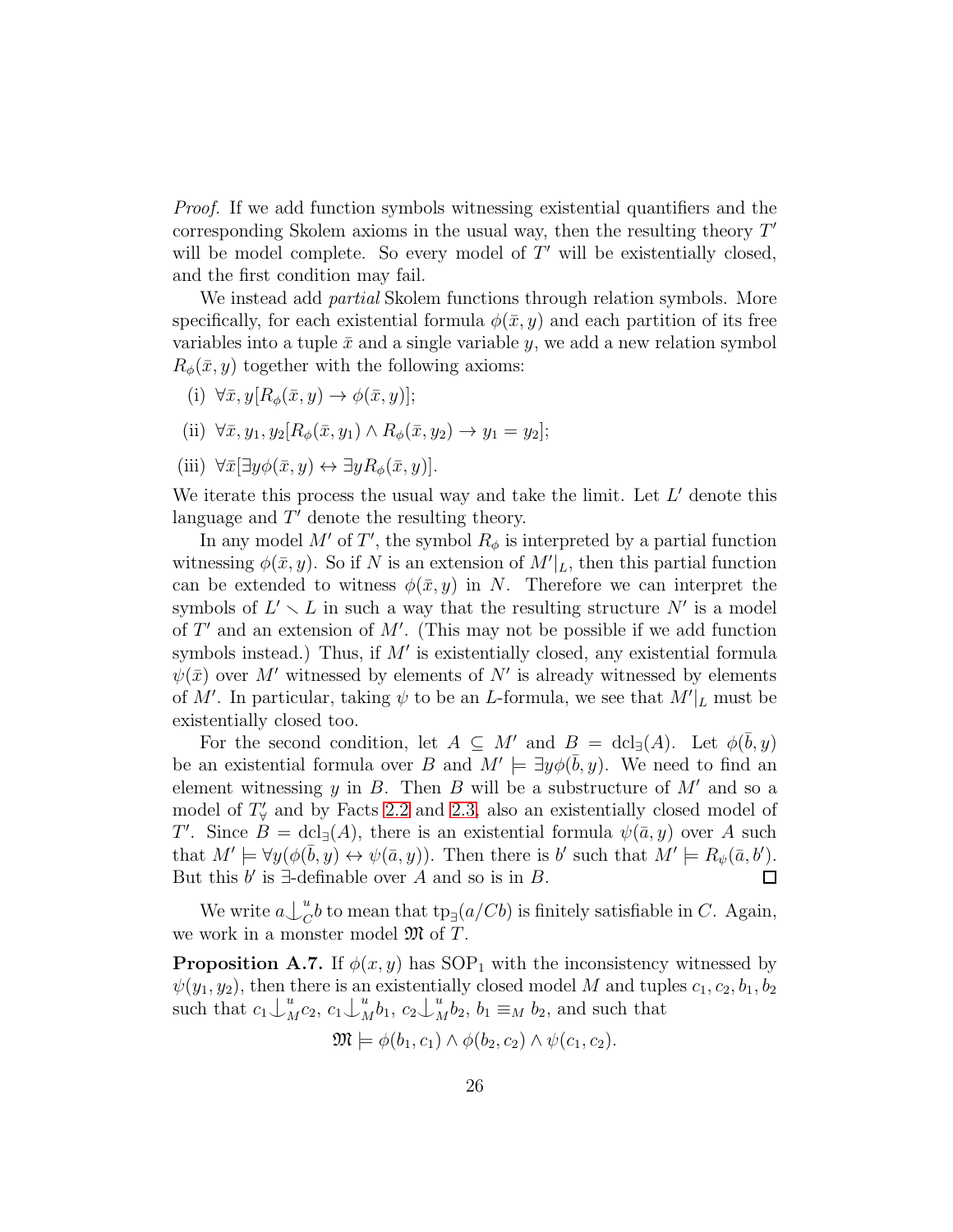*Proof.* By Lemma [A.6](#page-24-0) we may assume that  $dcl_{\exists}(A)$  is an existentially closed model of  $T$  for every subset  $A$  of  $\mathfrak{M}$ .

Let  $\lambda$  be a cardinal. By compactness, for arbitrarily large  $\kappa$  we can find parameters  $(a_n)_{n \in 2 \leq \kappa}$  such that

- (i) for every  $\sigma \in 2^{\kappa}$  the set  $\{\phi(x, a_{\sigma|i}) : i < \kappa\}$  is consistent;
- (ii) for every  $\eta, \nu \in 2^{<\kappa}$  such that  $\eta \cap 0 \leq \nu$ ,  $\mathfrak{M} \models \psi(a_{\eta \cap 1}, a_{\nu})$ .

Construct a sequence  $(\eta_i, \nu_i)_{i \leq \lambda}$  inductively. Assume  $(\eta_j, \nu_j)_{j \leq i}$  has been constructed. Let  $\eta = \bigcup_{j < i} \eta_i$ . If  $\kappa$  is large enough, there are  $\alpha < \beta < \kappa$  such that

$$
a_{\eta \cap 0^{\alpha-1}} \equiv_{\{a_{\eta_j} a_{\nu_j} : j < i\}} a_{\eta \cap 0^{\beta-1}}.
$$

Define  $\nu_i = \eta^0 \theta^{\alpha-1}$  and  $\eta_i = \eta^0 \theta^{\beta-1}$ .

Since  $\eta_i$  extends  $\eta_j$  for  $j < i$ , there is  $b_2$  that realises  $\{\phi(x, a_{\eta_i}) : i < \lambda\}$ . If  $\lambda$  is large enough, by Fact [A.1,](#page-22-0) there is a sequence  $(e_i, d_i)_{i < \omega+2}$  indiscernible over  $b_2$ , such that for every  $n < \omega$  there are  $i_1 < \cdots < i_n < \lambda$  with

$$
e_1d_1 \ldots e_nd_n \equiv_{b_2} a_{\eta_{i_1}} a_{\nu_{i_1}} \ldots a_{\eta_{i_n}} a_{\nu_{i_n}}.
$$

Let  $M = \text{dcl}_{\exists}(\{e_n d_n : n < \omega\}), c_1 = d_{\omega} \text{ and } c_2 = e_{\omega+1}$ . Then  $c_1 \bigcup_{\{e_n \leq \omega \}} a_n$  $_{\{e_n d_n : n < \omega\}}^{\omega}$ and  $c_2\bigcup_{\{w\}} u$  $_{\{e_n d_n : n < \omega\}}^{u} b_2$  by indiscernibility. It follows that  $c_1 \downarrow_{\Lambda}^{u}$  $\stackrel{u}{M}c_2,\stackrel{u}{c_2}\stackrel{u}{\downarrow}$  $\frac{u}{M}b_2$  and  $\mathfrak{M} \models \phi(b_2, c_2)$ . Also note that  $c_1 c_2 = d_{\omega} e_{\omega+1} \equiv a_{\nu} a_{\eta_1}$ . But for some  $\alpha$ , we have  $\nu_0 = 0^{\alpha - 1}$  and  $0^{\alpha + 1} \prec \eta_1$ . So  $\mathfrak{M} \models \psi(c_1, c_2)$ .

It remains to find an appropriate  $b_1$ . We claim that  $e_{\omega} \equiv_M d_{\omega}$ . Indeed for a fixed  $n < \omega$  find  $i_0 < \ldots i_n < \lambda$  such that  $e_0d_0 \ldots e_n d_n e_\omega d_\omega \equiv_{b_2}$  $a_{\eta_{i_0}} a_{\nu_{i_0}} \dots a_{\eta_{i_n}} a_{\nu_{i_n}}$ . It now follows that

$$
e_0 d_0 \dots e_{n-1} d_{n-1} e_\omega \equiv a_{\eta_{i_0}} a_{\nu_{i_0}} \dots a_{\eta_{i_{n-1}}} a_{\nu_{i_{n-1}}} a_{\eta_{i_n}}
$$
  
\n
$$
\equiv a_{\eta_{i_0}} a_{\nu_{i_0}} \dots a_{\eta_{i_{n-1}}} a_{\nu_{i_{n-1}}} a_{\nu_{i_n}}
$$
 by the choice of  $\eta_{i_n}$  and  $\nu_{i_n}$   
\n
$$
\equiv e_0 d_0 \dots e_{n-1} d_{n-1} d_\omega.
$$

Now let  $f \in Aut(\mathfrak{M}/M)$  such that  $f(e_\omega) = d_\omega = c_1$ . Let  $b_1 = f(b_2)$ . Then  $b_1 \equiv_M b_2$  and  $\mathfrak{M} \models \phi(b_2, e_\omega)$ , so we also have  $\mathfrak{M} \models \phi(b_1, c_1)$ . Finally  $e_{\omega}\bigcup_{\{u\}}^u$  $\sum_{\{e_n d_n : n < \omega\}} b_2$  by indiscernibility. Therefore  $c_1 \bigcup_{\{e_n \leq \omega\}} u$  $_{\{e_nd_n:n<\omega\}}^a b_1$  and so  $c_1\bigcup_{\Lambda}^u$  $\int_M^a b_1.$  $\Box$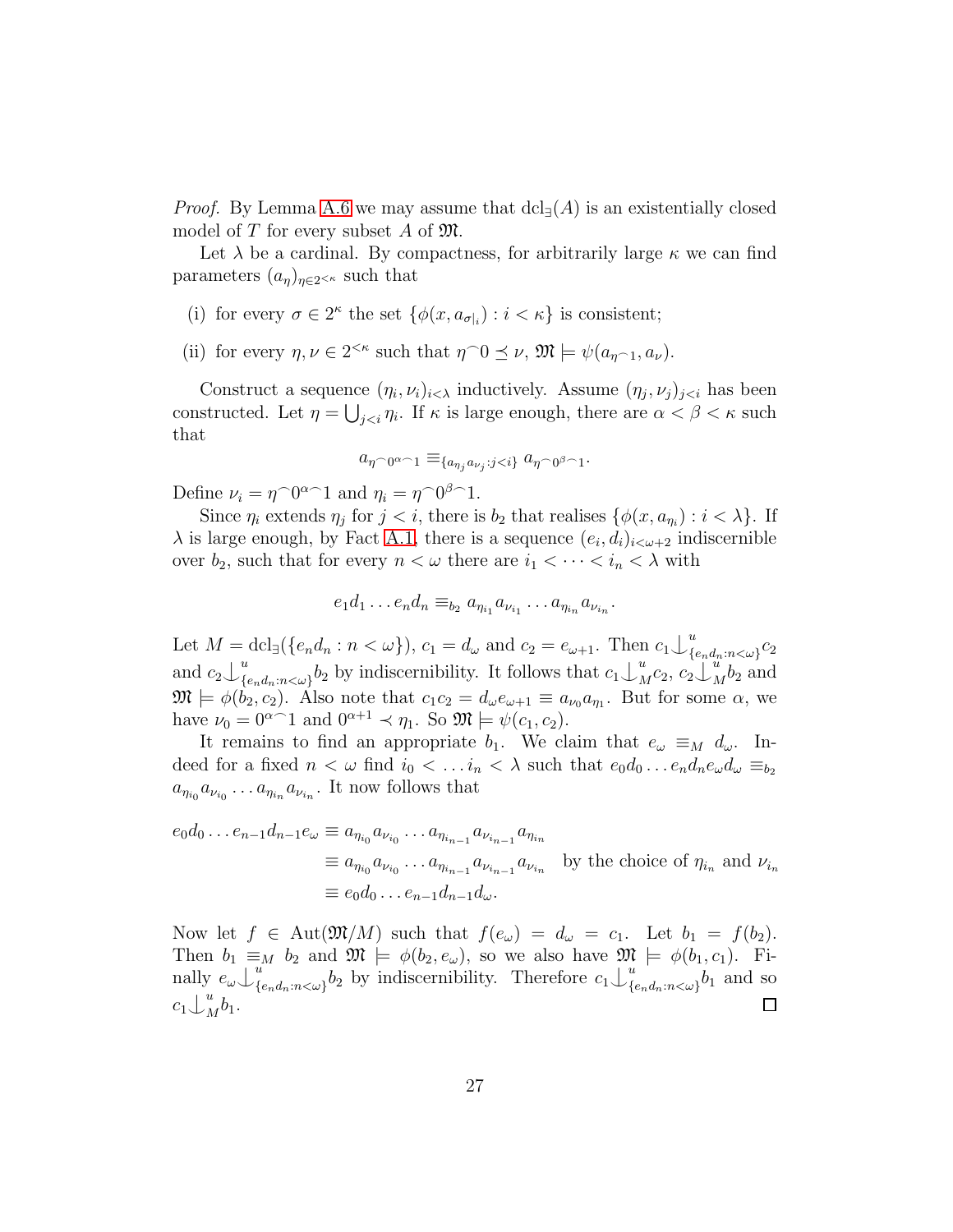### References

- <span id="page-27-7"></span>Martin Bays and Jonathan Kirby. Pseudo-exponential maps, variants, and quasiminimality. *Algebra & Number Theory*, 12(3):493–549, 2018.
- <span id="page-27-9"></span>Itaï Ben Yaacov and Artem Chernikov. An independence theorem for NTP<sub>2</sub> theories. *The Journal of Symbolic Logic*, 79(1):135–153, 2014.
- <span id="page-27-1"></span>Ita¨ı Ben Yaacov and Bruno Poizat. Fondements de la logique positive. *The Journal of Symbolic Logic*, 72(4):1141–1162, 2007.
- <span id="page-27-11"></span>Itay Ben-Yaacov. Simplicity in compact abstract theories. *Journal of Mathematical Logic*, 3(2):169–191, 2003.
- <span id="page-27-10"></span>Artem Chernikov. Theories without the tree property of the second kind. *Annals of Pure and Applied Logic*, 165(2):695–723, 2014.
- <span id="page-27-8"></span>Artem Chernikov and Itay Kaplan. Forking and dividing in  $NTP_2$  theories. *The Journal of Symbolic Logic*, 77(1):1–20, 2012.
- <span id="page-27-0"></span>Artem Chernikov and Nicholas Ramsey. On model-theoretic tree properties. *Journal of Mathematical Logic*, 16(2):1650009, 2016.
- <span id="page-27-6"></span>Tristram de Piro, Byunghan Kim, and Jessica Millar. Constructing the hyperdefinable group from the group configuration. *Journal of Mathematical Logic*, 6(2):121–139, 2006.
- <span id="page-27-12"></span>Mirna Džamonja and Saharon Shelah. On <<sup>\*</sup>-maximality. *Annals of Pure and Applied Logic*, 125(1-3):119–158, 2004.
- <span id="page-27-3"></span>L´aszl´o Fuchs. *Infinite Abelian Groups*. Academic Press Inc., 1970.
- <span id="page-27-5"></span>John Goodrick, Byunghan Kim, and Alexei Kolesnikov. Amalgamation functors and boundary properties in simple theories. *Israel Journal of Mathematics*, 193:169–207, 2013.
- <span id="page-27-4"></span>Robert Henderson. *Independence in exponential fields*. PhD thesis, University of East Anglia, 2014.
- <span id="page-27-2"></span>Wilfrid Hodges. *Building Models By Games*. Cambridge University Press, 1985.